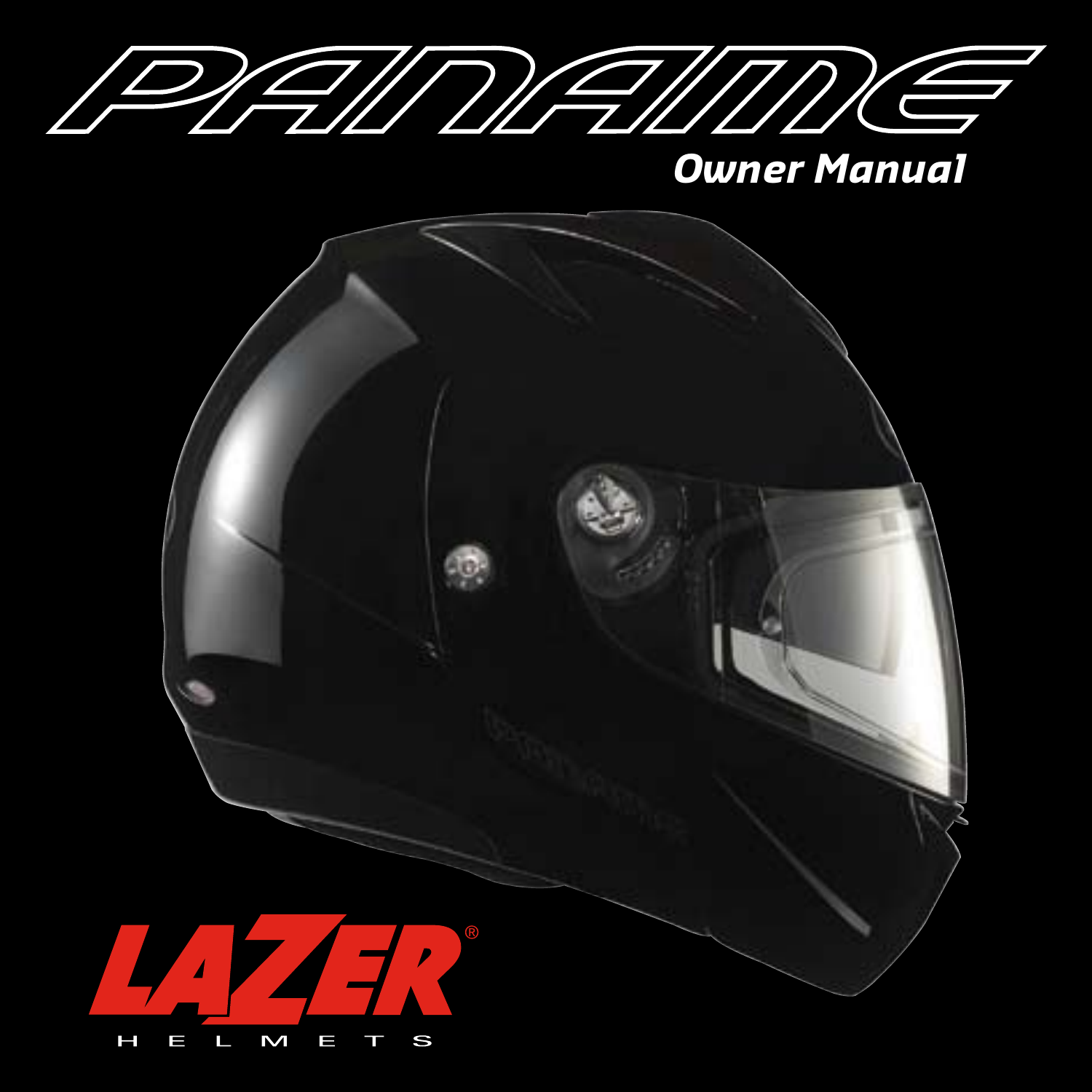

Ø

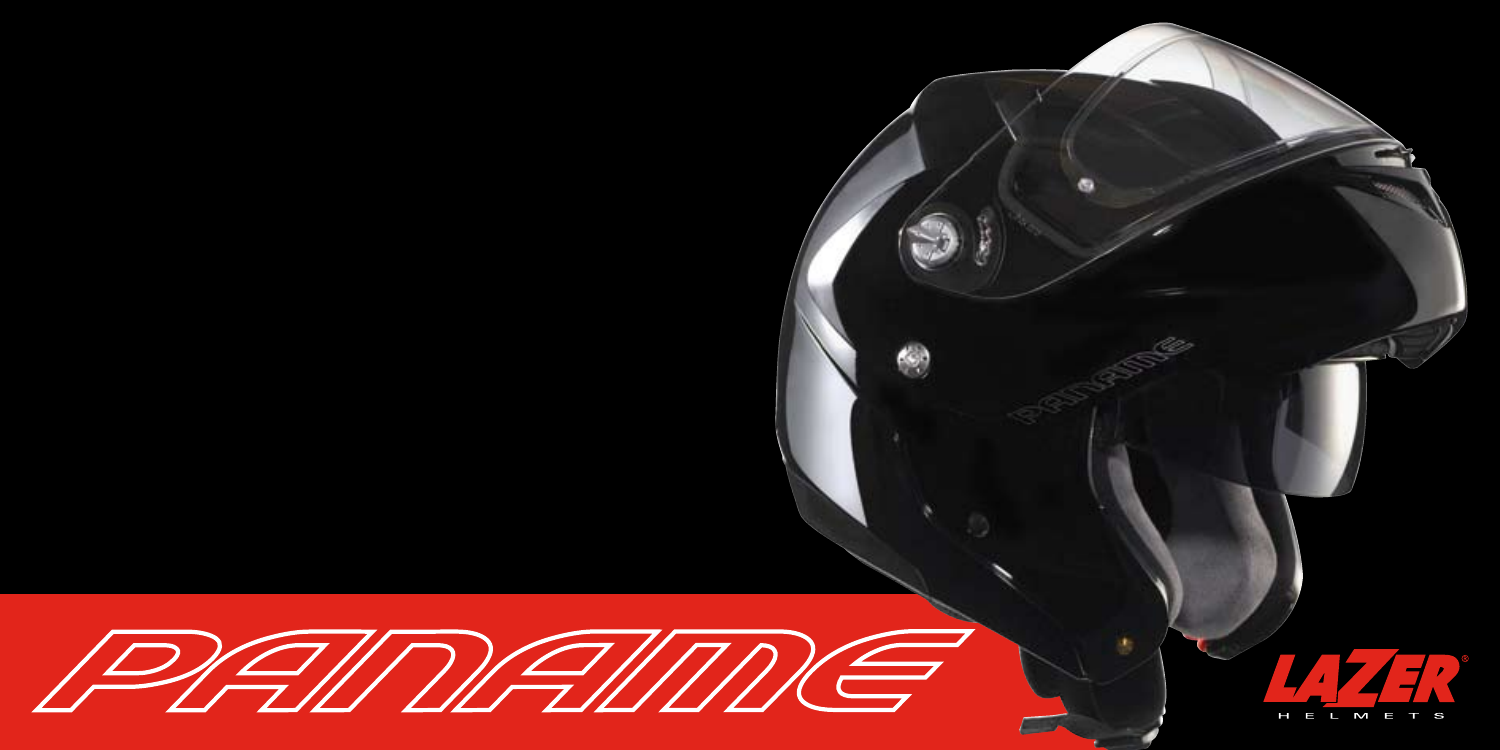

#### **IMPORTANT**

Please read this manual carefully **BEFORE** using your helmet for the first time.

Following the instructions will keep your helmet effective and **SAFE**.

Remember to keep the manual in a safe place. It contains instructions, which are **EXTREMELY IMPORTANT** for your safety.

**PLEASE REMEMBER!!!** We have done our best to be as clear and explicit as possible. However, should you find the instructions unclear, or have any questions or require further information, please do not hesitate to contact us by post or e-mail.

### **IMPORTANT**

Nous vous prions de lire avec attention ce manuel **AVANT** d'utiliser votre casque pour la première fois. Suivre les instructions, maintiendra votre casque dans un état lui assurant efficacité et **SECURITE.** Prenez soin de conserver ce manuel dans un endroit vous permettant de le retrouver facilement. Il contient des instructions de sécurité **EXTREMEMENT IMPORTANTES**.

**SOUVENEZ VOUS-EN !!!** Nous avons fait le maximum pour être le plus clair et le plus explicite possible. Cependant, si des instructions ne vous semblent pas claires, si vous avez des questions ou besoin d'informations, n'hésitez pas à nous contacter par courrier ou par e-mail.

### **BELANGRIJK**

Gelieve deze handleiding aandachtig te lezen **VOOR** de helm de eerste maal in gebruik te nemen. Onderstaande instructies helpen u de helm efficiënt en veilig te houden.

Bewaar deze handleiding zodat u die te allen tijde gemakkelijk kan raadplegen. Deze bevat instructies die **HEEL BELANGRIJK** zijn voor uw veiligheid.

**OPGELET!!!** Wij hebben onze uiterste best gedaan om zo duidelijk mogelijk te zijn. Indien sommige instructies niet duidelijk zijn of hebt u nog andere vragen, aarzel niet met ons contact op te nemen per post of per e-mail.

### **WICHTIG**

Bitte lesen Sie diese Gebrauchsanweisung **VOR** der ersten Benutzung Ihres Helms.

Wenn Sie sich an die Anweisungen halten, wird Ihr Helm in einem Zustand bleiben, der seine Wirksamkeit und **SICHERHEIT** gewährleistet.

Bitte bewahren Sie diese Gebrauchsanweisung an einem Ort auf, an dem sie leicht wieder aufzufinden ist. Sie enthält **EXTREM WICHTIGE** Sicherheitsanweisungen.

**NICHT VERGESSEN !!!** Wir haben alles unternommen, so klar und so deutlich wie nur möglich zu sein. Wenn allerdings gewisse Anweisungen Ihrer Meinung nach unklar sind, oder falls Sie Fragen haben oder Informationen benötigen sollten, dann nehmen Sie doch bitte, per Post oder E-Mail, Kontakt mit uns auf.

### **IMPORTANTE**

Lea con atención este manual **ANTES** de utilizar su casco por primera vez.

Si sigue las instrucciones, mantendrá su casco en un estado que le garantizará eficacia y **SEGURIDAD**. Guarde este manual en un lugar en el que pueda encontrarlo fácilmente. Contiene instrucciones de seguridad **SUMAMENTE IMPORTANTES**.

**¡RECUERDE!** Hemos procurado ser lo más claros y explícitos posible. Sin embargo, si las instrucciones no le parecen claras, si desea hacer preguntas o si necesita información, no dude en ponerse en contacto con nosotros por correo ó por correo electrónico.

### **IMPORTANTE**

Por favor, leia com atenção este manual **ANTES** de utilizar o seu capacete pela primeira vez. Seguindo as instruções, será possível manter seu capacete com **SEGURANÇA** e efetivo. Lembre-se de guardar o manual em local seguro. Nele contem instruções **EXTREMAMENTE IMPORTANTES** para sua segurança.

**POR FAVOR, LEMBRE-SE!!!** Procuramos ser o mais claro e objetivos possível, no entanto, caso ainda permaneçam dúvidas sobre as informações deste produto, não hesite em entrar em contato conosco por e-mail, telefone ou correio.

### **IMPORTANTE**

Leggere attentamente questo manuale prima di utilizzare il casco per la prima volta. Seguire le istruzioni manterrà il vostro casco nello stato ottimale in modo che assicuri efficienza e

### **SICUREZZA**

Conservare il manuale in un luogo sicuro. Contiene informazioni **FONDAMENTALI** per la vostra **SICUREZZA. ATTENZIONE!** Abbiamo cercato di realizzare un manuale che potesse essere il più semplice e chiaro possibile. Nel caso riteniate che le istruzioni non siano sufficientemente chiare, o abbiate delle domande o vogliate chiedere ulteriori spiegazioni potete contattarci direttamente via e-mail o posta.

### **WARNING**

- No helmet can protect the wearer against all possible impacts.

- For maximum protection, the helmet must fit firmly on the head, and all retention straps must be securely fastened. With the chin-strap comfortably but firmly adjusted, it should not be possible, in most cases, for the helmet to be removed from the head when pulled at the rear in an upward direction.

- The helmet is designed to be retained by a strap under the chin.
- The helmet may be used with goggles.

- No attachments should be made to the helmet except those recommended by the helmet manufacturer. Do not drill or cut the shell.

- The helmet is designed to absorb shock by partial destruction of the shell and liner. This damage may not be visible. Therefore if subjected to a severe blow, the helmet should be replaced even if it is apparently undamaged.

- The liner is essential to the intended performance of the helmet.

- The helmet may be damaged and rendered ineffective by petroleum products, cleaning agents, paints, adhesives, etc., without the damage beeing visible to the user. Use only warm soapy water to clean the helmet surface. **DOT** 

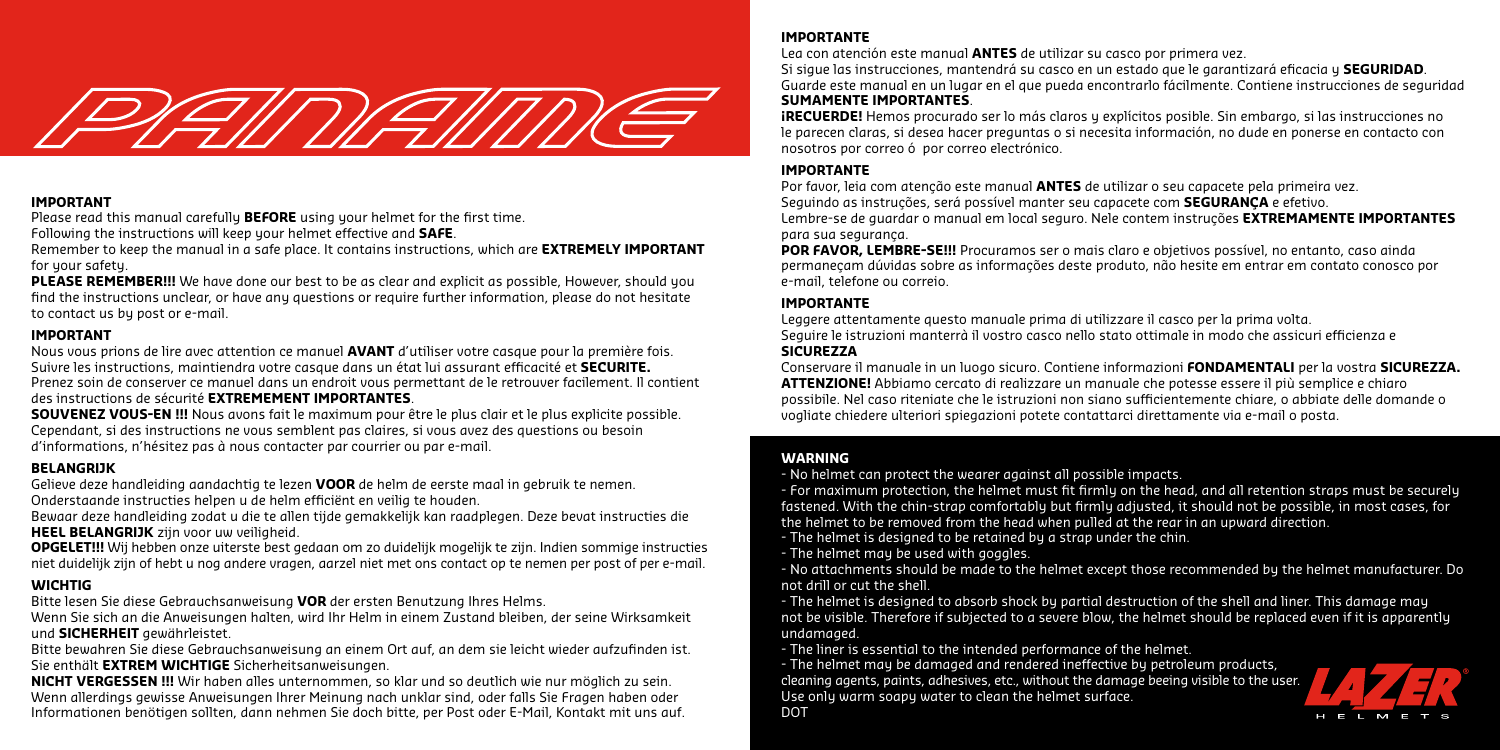#### **INFORMATION FOR USERS**

- To insure an adequate protection, this helmet must fit closely and be securely attached.
- Any helmet that has sustained a violent impact should be replaced.
- Warning! Do not apply paint, stickers, petrol or other solvents to this helmet. Use only warm soapy water to clean the helmet surface.

*ECE 22.05*

### **MISE EN GARDE**

- Pour assurer une protection suffisante, ce casque doit être bien ajusté et être solidement attaché.
- Tout casque qui a été soumis à un choc violent est à remplacer.
- Attention : N'appliquer sur ce casque ni peinture, ni autocollant, ni essence, ni aucun autre solvant. N'utilisez que de l'eau chaude et savonneuse pour nettoyer le casque.

*ECE 22.05*

### **WAARSCHUWING**

- Om een voldoende bescherming te waarborgen moet deze helm goed passen en tevens een goed zijdelings zicht mogelijk maken.
- Iedere helm die een hevige klap heeft opgevangen dient te worden vervangen, zelfs al is de geleden schade op het eerste zicht niet merkbaar.
- Niet verven, noch reinigen met bijtende producten. Gebruik warm water en zeep voor het reinigen van de helm. *ECE 22.05*

# **WARNUNG**

- Um einen ausreichenden Schutz zu ermöglichen muss dieser Helm genau passen und außerdem eine gute seitliche Sicht garantieren.
- Jeder Helm, der einem heftigen Stoss ausgesetzt wurde, ist unbedingt zu ersetzen, auch wenn der Helm unbeschädigt scheint und keine sichtbaren Schäden aufweist. Der Helm darf weder mit Farbe bestrichen noch mit Beizmitteln gereinigt werden.

*ECE 22.05*

# **AVISO**

- Para garantizar una protección suficiente, su casco tiene que estar bien ajustado y tiene que asegurar al mismo tiempo una buena visión lateral.
- Cada casco que haya sido expuesto a un golpe violento tiene que substituirse por otro.
- Atención ! no se puede aplicar pintura, pegatinas, gasolina o productos agresivos en el casco. Use agua caliente y jabón para limpiar la superficie del casco

*ECE 22.05*

### **AVISO**

- Para garantir a proteção adequada, este capacete tem que estar bem ajustado e com boa visão lateral.
- Todo capacete que tenha sofrido qualquer tipo de impacto deve ser trocado.
- Atenção! Não aplique pinturas, adesivos, derivados de petróleo ou qualquer tipo de solvente neste capacete. Use somente água morna com sabão neutro para limpar a superfície do mesmo. *ECE 22.05*

### **ATTENZIONE**

- Per garantire una protezione sufficiente, questo casco deve essere ben calzato sulla testa e saldamente allacciato.

- Il casco che ha subito un urto violento deve essere sostituito.

- Attenzione! Non utilizzare vernici, benzina o altri prodotti chimici. Non applicare adesivi. Pulire il casco esclusivamente con un panno morbido umido e sapone neutro.

*ECE - R22.05*

# **WARNING**

No helmet can protect the wearer against all possible impacts.

For maximum protection the helmet must fit firmly on the head, and the retention system must be securely fastened. With the retention system comfortably but firmly adjusted, it should not be possible for the helmet to be removed from the head when pulled at the rear in an upward and forward direction.

Ensure that any visor attached to the helmet meets the requirements of AS 1609. The helmet is unsuitable for use with goggles.

The helmet is unsuitable for use with communications devices. (if suitable for use with communications devices, list the appropriate devices.)

No attachments should be made to the helmet except those recommended by the helmet manufacturer. Do not drill or cut the shell.

The helmet is designed to absorb shock by partial destruction of the shell and liner. This damage may not be visible. Therefore if subjected to a severe blow, the helmet should be replaced even if it is apparently undamaged.

The liner is essential to the intended performance of the helmet.

The helmet has a limited lifespan in use and should be replaced when it shows obvious signs of wear, e.g. change of fit, cracks, rust or fraying.

# THE PROTECTION OF THIS HELMET MAY BE SEVERELY REDUCED BY THE APPLICATION OF PAINT, ADHESIVE STICKERS OR TRANSFERS, CLEANING FLUIDS OR OTHER SOLVENTS. USE ONLY MATERIALS RECOMMENDED BY THE HELMET MANUFACTURER.

*AS-NZS 1698: 2006*

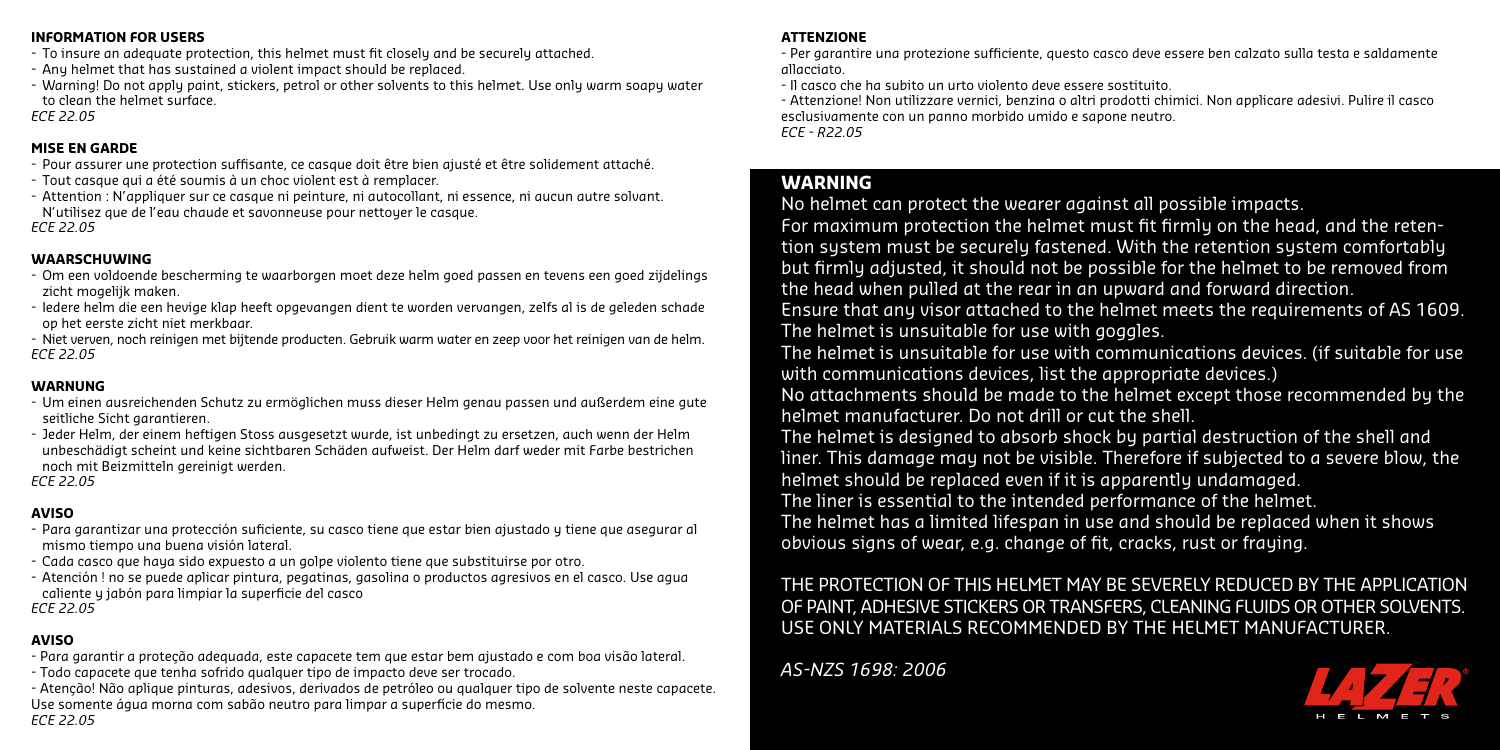| <b>Vision</b>       | When riding a motorcycle, your life could depend on a clear vision.<br>Keep it unhindered by observing theses basic rules:<br>- Use only genuine face shields.<br>- Tinted face shields are for daytime use only.<br>- Always keep your face shield clean scratch free.<br>- Always keep your field of vision unobstructed.                                                  | <b>Fastening</b><br><b>Fermeture</b><br><b>Sluiting</b>                    | Your helmet will be useless if it's too bie<br>to your exact size and always fasten it<br>Votre casque sera inutile s'il est trop gr<br>l'acheter à la bonne taille et à toujours<br>Uw helm is nutteloos als hij te groot is e<br>die perfect past en sluit de helm telkens |
|---------------------|------------------------------------------------------------------------------------------------------------------------------------------------------------------------------------------------------------------------------------------------------------------------------------------------------------------------------------------------------------------------------|----------------------------------------------------------------------------|------------------------------------------------------------------------------------------------------------------------------------------------------------------------------------------------------------------------------------------------------------------------------|
| <b>Vision</b>       | A moto, la vue, c'est la vie. Veillez toujours à optimaliser votre vision en respectant<br>les règles élémentaires suivantes :<br>- Utilisez l'écran d'origine.<br>- N'utilisez un écran fumé qu'en plein jour.<br>- Gardez votre écran propre et sans rayures.<br>- N'obstruez pas votre champ de vision.                                                                   | <b>Verschluß</b><br><b>Cierre</b>                                          | Ihr Helm ist nutzlos, wenn er zu groß o<br>Kaufen Sie nur einen Helm, der Ihnen of<br>ihn sorgfaltig.<br>Su casco no le será de gran utilidad si r<br>abrochado. Compruebe que compra la t                                                                                   |
| Zichtbaarheid       | Bij het rijden met een motor is een goed zicht van levensbelang.<br>Respecteer volgende elementaire regels:<br>- Gebruik enkele originele schermen.<br>- Gebruik enkel getinte schermen overdag.<br>- Houdt altijd uw scherm proper en krasvrij.<br>- Houdt uw gezichtsveld vrij.                                                                                            | Retenção<br><b>Chiusura</b>                                                | debajo de la barbilla.<br>Seu capacete não terá utilidade se estiv<br>utilize um capacete adequado ao tama<br>apropriada.<br>Il casco è inutile se troppo grande o nor                                                                                                       |
| <b>Sicht</b>        | Beim Motorradfahren kann Ihr Leben von der klaren Sicht abhängen.<br>Bei Beachtung der folgenden Punkte behalten Sie immer klare Sicht:<br>- Benützen Sie nur ein Original Visier.<br>- Ein getöntes Visier sollten Sie nur bei Tageslicht verwenden.<br>- Halten Sie Ihr Visier immer sauber und schützen Sie es vor Kratzern, damit die Sicht<br>nicht beeinträchtig wird. |                                                                            | di allacciarlo sempre saldamente ed in<br>Advices - Conseils - Agi<br>Consejos de uso - S                                                                                                                                                                                    |
| Visión              | En moto, la vista es la vida. Cuide siempre su vista e optimizela respetando las<br>siguientes reglas básicas:<br>- Utilize la pantalla original.<br>- Utilize la pantalla ahumada sólo a la luz del día.<br>- Conserve la pantalla limpia y sin rayas.<br>- No obstruya su campo de visión.                                                                                 | <b>Modifications</b><br><b>Modifications</b>                               | Never modify your helmet in any way.<br>effectiveness of your helmet.<br>Il est formellement déconseillé d'apport<br>casque. Cela pourrait impliquer des déc<br>votre casque.                                                                                                |
| <b>Visibilidade</b> | Ao pilotar uma motocicleta, sua vida pode depender de uma visibilidade clara. Cuide<br>sempre de sua segurança, respeitando as regras abaixo:<br>- Use somente lentes originais.<br>- Lentes escuras e espelhadas são apenas para uso diurno.<br>- Conserve as lentes limpas e sem arranhões.<br>- Não obstrua o seu campo de visão.                                         | <b>Wijzigingen</b><br>Verä <mark>nderungen</mark><br><b>Modificaciones</b> | Het is ten strengste verboden om wijzig<br>kunnen een mindere efficiëntie van uw<br>Manipulieren Sie nicht an Ihren Helm. V<br>Sicherheit in Frage.<br>Desaconsejamos realizar cualquier mo<br>una degradación que disminuiría la efic                                       |
| <b>Visione</b>      | In moto, una visione corretta è indispensabile per la tua vita. Accertarsi sempre<br>che la vista sia ottimale, rispettando le seguenti regole di base:<br>- Utilizzare la visiera originale.<br>- Utilizzare visiere scure soltanto in pieno giorno.<br>- Mantenere la visiera pulita e senza rigature.<br>- Non ostruire in alcun modo il campo visivo.                    | <b>Modificações</b><br><b>Modifiche</b>                                    | Nunca modifique a configuração de seu<br>redução da eficácia da segurança do se<br>Si sconsiglia fortemente di apportare q<br>al casco. Ciò potrebbe comportare alter<br>ridurrebbero l'efficacia del casco.                                                                 |

g or not properly fastened. Always buy a helmet properly.

- rand ou s'il est mal attaché. Veillez donc à fixer sa jugulaire.
- en niet correct gesloten is. Koop steeds een helm s op de correcte manier.
- der nicht richtig verschlossen ist. Kaufen Sie nur einen Helm, der Ihnen optimal passt und schliessen Sie
- -<br> Sulta demasiado grande ó si estuviera mal abrochado. Compruebe que compra la talla adecuada y no olvide atarse la correa
- ver muito grande ou mal ajustado. Sempre utilize um capacete adequado ao tamanho de sua cabeça, ajustando-o de maneira
- n allacciato correttamente. Accertarsi pertanto maniera corretto.

# **Advices - Conseils – Aanbeveling - Empfehlungen Consejos de uso - Sugestões de Uso - Consigli**

- Modifications could result in lowering the
- ter quelque modification que ce soit à votre cela quelque informedation que ce solt a votte<br>gradations qui diminueraient l'efficacité de
- gingen aan te brengen aan de helm. Wijzigingen kunsen aan te brengen t<br>helm te weeg brengen.
- /eränderungen stellen die Wirksamkeit und
- dificación a su casco. El hacerlo podría acarrear daciá de su casco.
- .<br>capacete. Modificações podem resultar na eu capacete.
	- Si sconsiglia fortemente di apportare qualsiasi modifica raal che compo<br>razioni che

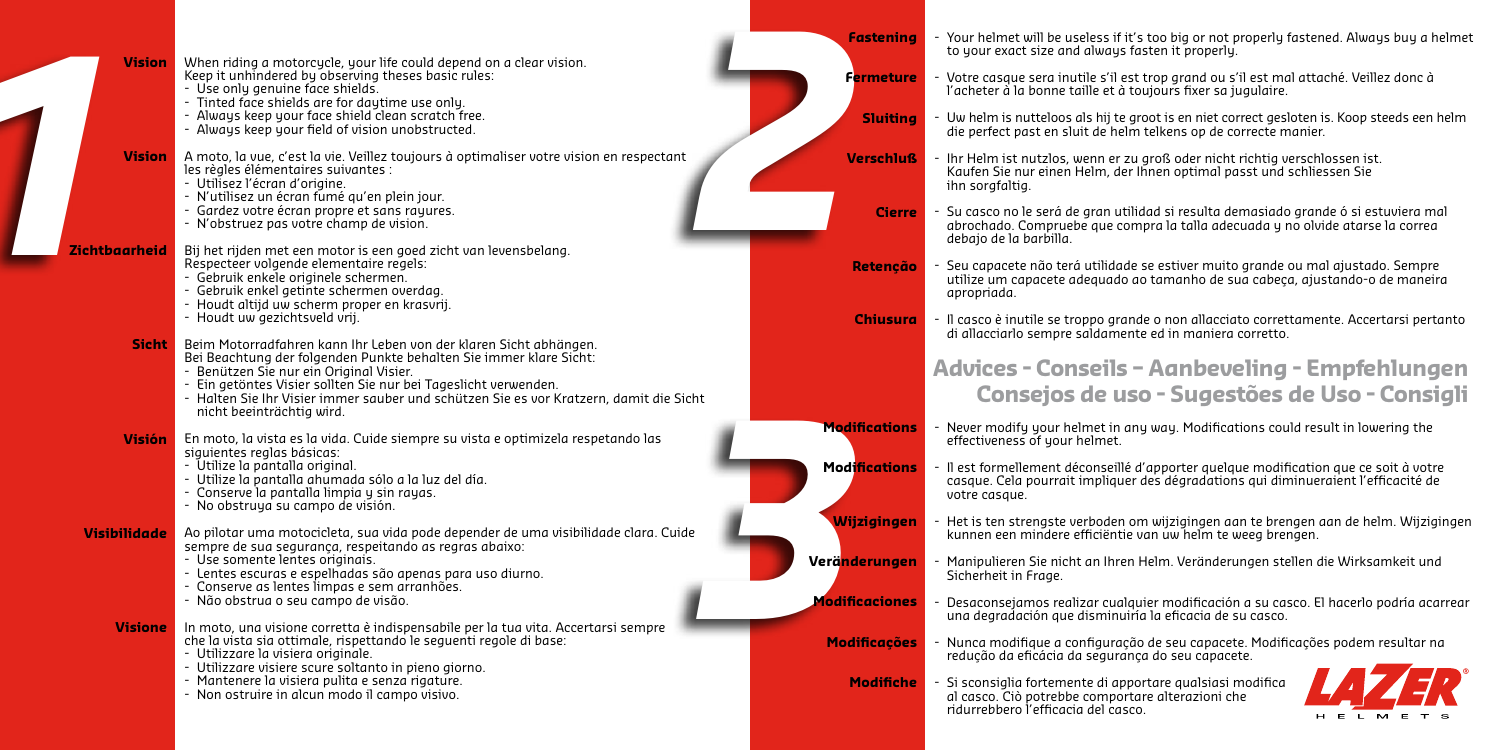| <b>Damaged Helmet</b><br>Casaue end <mark>ommagé</mark> | - When your helmet sustains a severe shock, part of its structure and lining may have<br>been deteriorated by absorbing the energy of the impact. These damages may not<br>visible to the eye. In this case, do not hesitate to replace it.<br>Lorsque votre casque subit un choc important, une partie de sa structure et de<br>son rembourrage se détériore en absorbant l'énergie du choc; il se peut que cette                                                                                                                                                                                                                                                                             | <b>SOIN ET ENT</b><br>Nettoyez rég<br>Utilisez un cl<br><b>NE JAMAIS U</b><br>Les garniture<br>de l'eau tiède                                                                                                           |
|---------------------------------------------------------|------------------------------------------------------------------------------------------------------------------------------------------------------------------------------------------------------------------------------------------------------------------------------------------------------------------------------------------------------------------------------------------------------------------------------------------------------------------------------------------------------------------------------------------------------------------------------------------------------------------------------------------------------------------------------------------------|-------------------------------------------------------------------------------------------------------------------------------------------------------------------------------------------------------------------------|
| <b>Besch</b> adigingen                                  | détérioration reste invisible à l'oeil nu, dans ce cas remplacez-le.<br>- Als uw helm een hevige klap heeft geïncasseerd, kan de buiten - en/of binnenschaal<br>gedeeltelijk beschadigd zijn door de impact van de klap. De beschadiging is niet altijd<br>uiterlijk zichtbaar. In dat geval dient u uw helm te vervangen.                                                                                                                                                                                                                                                                                                                                                                     | Les laver à la<br>Pour nettoue<br>essuyez-le à<br>La durée de v<br>Après avoir c<br>lubrifier de tei                                                                                                                    |
| Beschädiaungen                                          | Nach einem schweren Aufschlag können Teile der Schale (Helmstruktur) oder der<br>Verkleidung beschädigt sein, weil sie die Aufschlagsenergie absorbiert haben. Solche<br>Beschädigungen müssen nicht unbedingt (für das Auge) sichtbar sein. Bitte zögern<br>Sie im Zweifelsfall nicht, den beschädigten Helm durch einen Neuen zu ersetzen.                                                                                                                                                                                                                                                                                                                                                   | <b>ONDERHOU</b><br>Reinig gereg<br>Gebruik enke<br><b>GEBRUIK NO</b>                                                                                                                                                    |
|                                                         | Casco dañado - En el momento en el que su casco sufra un choque importante, se deteriora una<br>parte de su estructura y de su relleno ya que absorbe la energía del choque. Es posible<br>que dicho deterioro resulte invisible a simple vista. Este caso, sustituya el casco por<br>uno nuevo.                                                                                                                                                                                                                                                                                                                                                                                               | De binnenvo<br>water met ze<br>Voor het sch<br>scherm prop<br>Het is aangev                                                                                                                                             |
| <b>Capacete Danificado</b>                              | - No momento em que o seu capacete sofrer um choque importante, parte de sua<br>estrutura e superfície é deteriorada pela absorção do impacto causado. Estes danos<br>podem ser imperceptíveis ao olho humano e somente o fabricante poderá determinar<br>se este capacete ainda possui condições de segurança apropriadas. Em caso de<br>dúvida, substitua o mesmo por um novo.                                                                                                                                                                                                                                                                                                               | te smeren m<br><b>PFLEGE UND</b><br>Reinigen Sie<br>Verwenden S<br>Seifenlauge).                                                                                                                                        |
| <b>Casco danneggiato</b>                                | Quando o seu capacete absorve um impacto severo, parte de sua estrutra e forro<br>podem ter sidos deteriorados pela absorção da energia do impacto. Estas avarias<br>podem não ser visíveis ao olho humano. Neste caso, não hesite em substituir o<br>capacete.                                                                                                                                                                                                                                                                                                                                                                                                                                | NIEMALS KFZ<br>Die Komfort-<br>Auch hierfür<br>Mit der Hand<br>Zum Reinige                                                                                                                                              |
|                                                         | - In caso di urto calotta esterna e componenti interne del casco possono modificarsi<br>per assorbire l'energia dovuta all'urto stesso. Questa alterazione potrebbe essere<br>invisibile a occhio nudo. In tal caso, sostituire il casco,                                                                                                                                                                                                                                                                                                                                                                                                                                                      | fusselfreien 1<br>Haltbarkeit c<br>Nach der ana<br>Zeit zu Zeit m                                                                                                                                                       |
|                                                         | <b>CARE AND MAINTENACE</b><br>Clean the outside and inside of your helmet regularly.<br>Use a soft cloth and warm or slightly soapy water.<br>NEVER USE GAS OIL, SOLVENTS, PETROL OR OTHER AGGRESSIVE PRODUCTS.<br>The padding is removable to make it easy to clean. Again, only use warm or slightly<br>soapy water.<br>Hand wash and drip dry.<br>To clean the visor (shield), dip it in lukewarm soapy water. Wipe it in a lint free cloth<br>from the top to the bottom avoiding any circular motion.<br>After correctly cleaning the vents and the visor mechanism, it is a good idea to lubricate<br>them from time to time with white or silicone grease to maximise their durability. | <b>CUIDADOS</b><br>Limpie regule<br>Utilize un tra<br>NO UTILIZE N<br>Los interiore<br>En este caso<br>Lávelas a mo<br>Para limpiar<br>después la ti<br>de arriba hac<br>durará más t<br>traseras y la<br>una grasa blo |

#### **SOIN ET ENTRETIEN.**

 $u$ lièrement l'extérieur et l'intérieur du casque. unerement i exteneur et i mierieur un cubque.<br>hiffon doux et une solution d'eau tiède pure ou légèrement savonnée. NE JAMAIS UTILISER DE GASOIL , DILUANTS, ESSENCES ET AUTRES PRODUITS AGRESSIFS. Les garnitures de confort se démontent afin de faciliter leur nettoyage. Là encore, n'utilisez que de l'aure ou légèrement savonnée. Les la main et ensuite faire sécher à l'air.<br>Le main et ensuite faire sécher à l'air.

r votre écran, laissez-le tremper dans un peu d'eau tiède légèrement savonnée, puis essuyez-le à l'aide d'un chiffon doux non pelucheux, de haut en bas en évitant les rotations. La durée de vie de votre écran en sera prolongée.

.<br>Correctement nettoyé les deux ventilations arrière ainsi que l'écran, il est conseillé de les lubrifier de temps en temps avec une graisse blanche ou graisse silicone. Ceci afin d'assurer leur longévité.

#### **ONDERHOUD**

Reinig geregeld de buiten- en binnenkant van uw helm.

l een zachte doek en warm water met eventueel wat zeep. OIT BIJTENDE PRODUCTEN.

De binnenvoering is makkelijk te verwijderen. Deze kan je eveneens met de hand wassen in warm water met zeen droogkast).<br>eep en laten drogen (geen droogkast).

Voor het scherm gebruikt u eveneens een natte zachte doek met eventueel wat zeep. Veeg het ser van boven naar onder zonder draaiende bewegingen.

er van Boven naar biner zonder ardalende bewegingen.<br>wezen om af en toe na het reinigen van de ventilaties en het schermmechanisme deze in et een doorzichtige of siliconenolie. Dit verhoogt de duurzaamheid van het mechanisme.

### **PERIOD UND**

Reinigen Sie Ihren Helm regelmäßig innen und außen.

ie einen weichen Lappen mit lauwarmem Wasser (entweder reines Wasser oder

-KRAFTSTOFFE, VERDÜNNUNGSMITTEL ODER ANDERE ÄTZENDE MITTEL VERWENDEN. Innenausstattungen sind leicht herauszunehmen, um ihre Reinigung zu erleichtern. Auch hierfür darf nur reines Wasser oder leichte Seifenlauge verwendet werden.

waschen und frei trocknen lassen.

.<br>In tauchen Sie das Visier in lauwarmes Seifenwasser; anschließend mit einem i fusselfreien Tuch von oben nach unten und ohne Kreisbewegungen trocknen. Dadurch wird die des Visiers verlängert

emessenen Reinigung der zwei hinteren Lüftungen sowie des Visiers, wird empfohlen, sie von zeit weißem Fett oder Silikonfett einzuschmieren. Dadurch wird ihre Haltbarkeit verlängert.<br>Dit weißem Fett oder Silikonfett einzuschmieren. Dadurch wird ihre Haltbarkeit verlängert.

# **CUIDADOS Y LIMPIEZA**

Limpie regularmente el exterior y el interior del casco. Utilize un trapo suave y agua templada pura o ligeramente jabonosa. NO UTILIZE NUNCA GASOIL, DILUYENTES, GASOLINAS U OTROS PRODUCTOS AGRESIVOS**.**

En este caso también, utilize agua templada pura o ligeramente jabonosa. Lávelas a mano y después déjelas secar al aire. Para limpiar su pantalla, debe lavarla en un poco de agua templada pura ó ligeramente jabonosa y

iene que secar con un trapo suave y que no suelte pelusa. La pantalla se tiene que secar de arriba hacia abajo, evitando hacer círculos con el trapo. Así su pantalla dura de dye, externae máser en editos estre la dipersitas parteama.<br>Tempo. Después de haber limpiado bien las dos ventilaciones. pantalla, se recomienda lubricarlas de vez en cuando con anca o una grasa de silicona para garantizar su longevidad.

s de confort se desmontan para facilitar su limpieza.

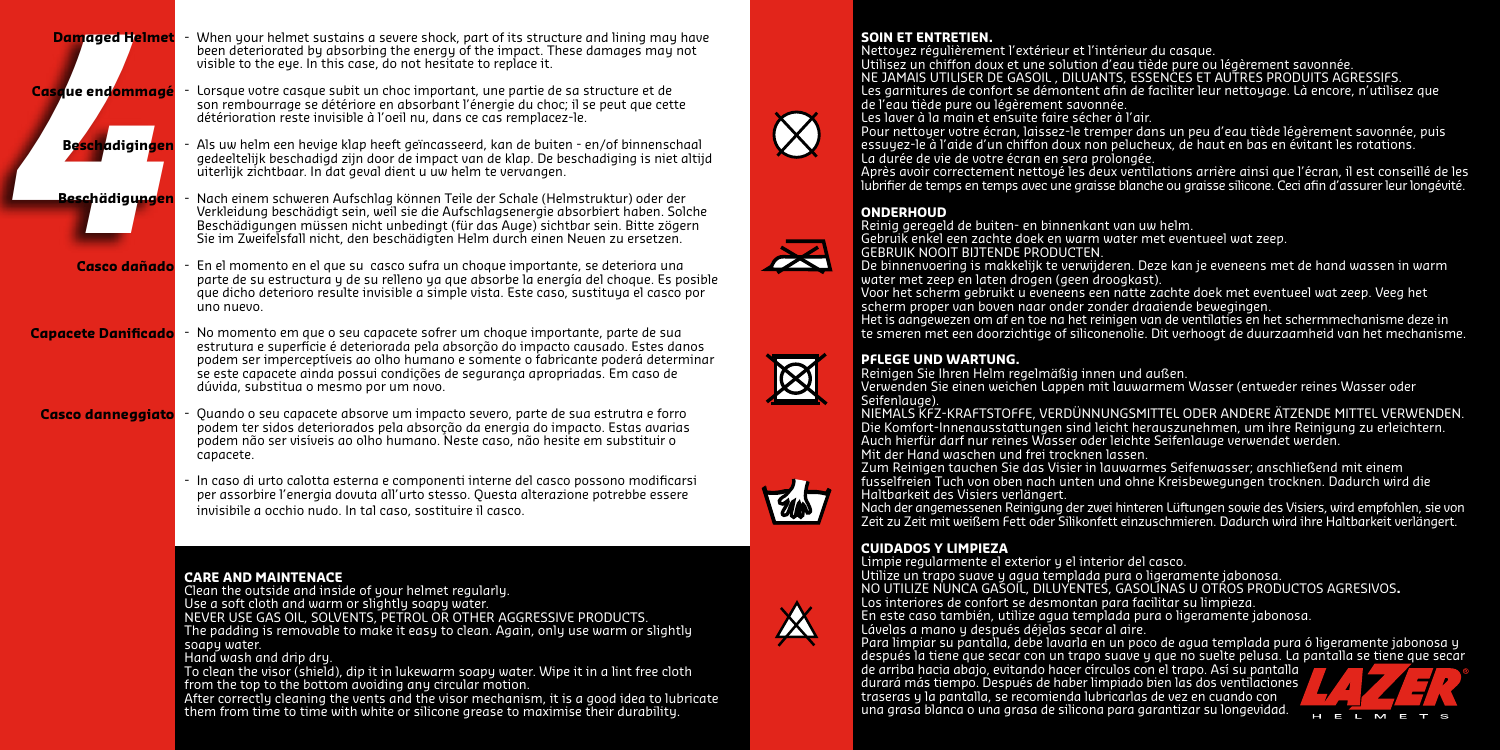#### **CUIDADOS E LIMPEZA**

Limpe a parte interna e externa de seu capacete com freqüência.

Use um pano macio com água morna e sabão neutro.

NUNCA UTILIZE DERIVADOS DE PETROLEO, SOLVENTES OU PRODUTOS AGRESSIVOS.

O forro interno é removível para facilitar a limpeza. Novamente, use somente água morna e sabão neutro. Lave com as mãos e deixe secar naturalmente.

Para limpar a lente (viseira), mergulhe a mesma em água morna e sabão neutro. Em seguida utilize um pano limpo e macio, do topo para a base, evitando qualquer marca circular.

Após limpar corretamente a viseira e o mecanismo de fixação, é recomendado que lubrifique frequentemente este mecanismo com graxa de silicone branco, maximizando a durabilidade.

#### **CURA E MANUTENZIONE**

Pulire regolarmente calotta esterna ed interni del casco. Utilizzare un panno morbido inumidito con acqua tiepida ed eventualmente del sapone neutro. NON UTILIZZARE MAI BEZINA, BENZENE, PRODOTTI DILUENTI ED ALTRI PRODOTTI AGGRESSIVI o CORROSIVI. Gli interni possono essere rimossi per favorire la pulizia del casco. Anche in questo caso utilizzare acqua tiepida o con sapone neutro. Lavare a mano e lasciare asciugare. Per pulire la visiera, immergetela in acqua tiepida con sapone neutro ed asciugatela, procedendo dall'alto verso il basso con un panno morbido. Evitate di compiere movimenti circolari. Dopo aver correttamente pulito prese d'aria e meccanismo visiera, potete lubrificarli di tanto in tanto con grasso bianco o di silicone per aumentarne la durata.

#### **STORAGE**

After washing your helmet, store it inside a bag, in a dry temperate place. Avoid prolonged storage in a very illuminate place.

#### **STOCKAGE**

Après avoir nettoyé votre casque, stockez-le à l'intérieur d'une housse, dans un endroit sec et tempéré. Evitez un stockage prolongé exposé à la lumière.

#### **BEWARING**

Nadat u uw helm heeft schoongemaakt, bewaart u hem best in de hoes op een droge plaats met gemiddelde temperatuur. Bewaar uw helm niet op een plaats waar hij is blootgesteld aan zonlicht.

#### **AUFBEWAHRUNG**

Nach dem Reinigen Ihres Helms, bewahren Sie diesen in einer Helmtasche, an einem trockenen, wohltemperierten Ort auf. Ein langes Aufbewahren im Licht ist zu vermeiden.

#### **ALMACENAJE**

Después de haber limpiado su casco, tenéis que colocarlo dentro de su bolsa de transporte y en un lugar seco. Evitar de dejarlo durante mucho tiempo en un lugar expuesto a la luz.

#### **ARMAZENAGEM**

Apos lavar o seu capacete, guarde o mesmo dentro da sacola, em um local seco e arejado. Evite guarda-lo por muito tempo em local de iluminacao intensa

#### **MANUTENZIONE**

Dopo aver pulito il vostro casco, riponetelo in una sacca, in un luogo asciutto a temperatura ambiente. Evitate di tenerlo per un lungo tempo esposto alla luce.

#### **DURABILITY**

As time goes by, some wearing marks can appear on safety elements of your helmet, such as: wearing or fraying of the strap, malfunction of the buckle, cracking or crumbling of the inner liner, cracking of the shell, … In this case, contact your dealer to check or replace your helmet.

#### **LONGEVITE**

Avec l'âge, certains signes d'usure peuvent apparaître sur les éléments de sécurité de votre casque, tels que: sangle usée ou effilochée, disfonctionnement de la boucle, craquelures ou effritement du rembourrage protecteur intérieur, fissures de la calotte….Dans ce cas, contactez votre revendeur pour inspection ou remplacez votre casque.

#### **DUURZAAMHEID**

Na veelvuldig gebruik, kunnen sommige onderdelen tekenen van slijtage vertonen, zoals bijvoorbeeld uitrafelende riempjes, een slecht functionerende sluiting, scheurende of afbrokkelende binnenbekleding of bartsen in de schelp van uw helm. Contacteer in dat geval uw verkoper om de veiligheid van uw helm te onderzoeken of vervang uw helm.

#### **LANGLEBIGKEIT**

Mit dem Alter können Verschleißerscheinungen an den Sicherheitselementen Ihres Helms auftreten, wie z.B.: Verschleiß oder Zerfasern der Kinnriemen, Funktionsstörung der Schnalle, Risse oder Zerfall der inneren Schutzpolsterung, Risse in der Helmschale,... In solch einem Fall, kontaktieren Sie bitte Ihren Fachhändler zur Kontrolle oder ersetzen Sie Ihren Helm.

#### **LONGEVIDAD**

Con el tiempo, pueden aparecer signos de deterioro en los elementos de seguridad de su casco, como, por ejemplo : banda gastada o deshilachada, mal funcionamiento de la hebilla, resquebrajaduras o desgaste del relleno protector interior, fisuras del casco…En este caso, póngase en contacto con su distribuidor para que lo revise o cambie de casco.

#### **DURABILIDADE**

Com o passar do tempo, algumas marcas podem aparecer no itens de segurança de seu capacete, como: desgaste da cinta jugular, mal funcionamento da trava jugular, trincas no forro interno, trinca no casco externo,... Neste caso, entre em contato com sua revenda para verificá-lo ou substituí-lo.

#### **DURATA DEL CASCO**

Con il passare degli anni, su alcuni punti di sicurezza del vostro casco potrebbero apparire dei segni di usura, come: il cinturino consumato o sfilacciato, mal funzionamento della fibbia, scheggiatura o screpolatura dell'imbottitura protettiva interna, fessure nella calotta....In tal caso, contattare il vostro rivenditore per controllare o sostituire il casco.

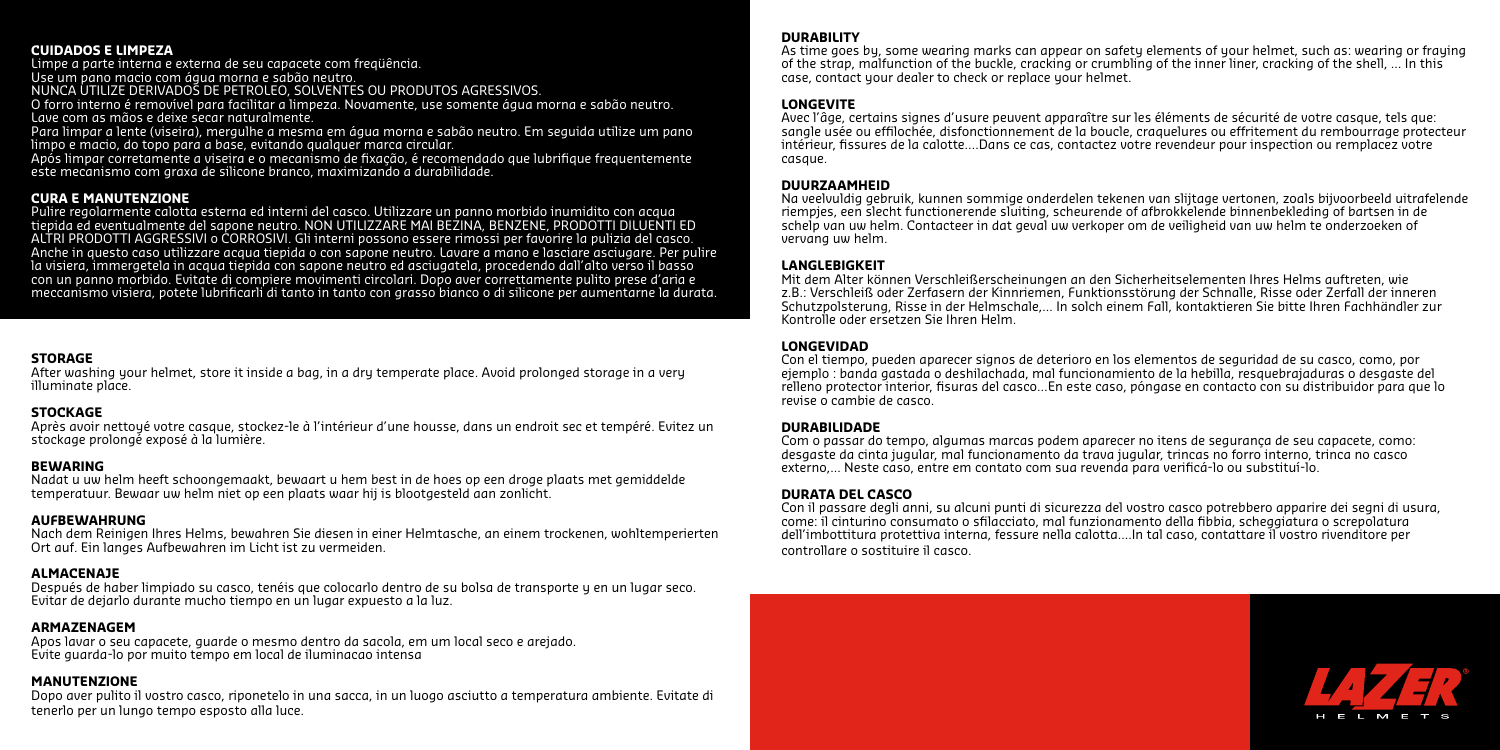# **<sup>A</sup>** *BUCKLE - BOUCLE - SLUITING - SCHNALLE – HEBILLA - TRAVA - FIBBIA* **<sup>B</sup>**



### **ADJUSTING AND USING THE MICROMETRIC BUCKLE**

- 1. First, adjust the length of the strap by rolling it through the plastic adjustable strap (A)
- 2. To close the buckle, insert the ratcheted tongue (B) into the casing (C). When you hear a "click", the buckle is closed. The multi-notching allows for minute adjustments in order to obtain perfect comfort and fit with the buckle.
- 3. If necessary, go back and repeat Step 1.
- 4. To open the buckle, pull on the red strap (D) and draw back the ratcheted tongue using your other hand.

# **AJUSTEMENT ET UTILISATION DE LA BOUCLE MICROMETRIQUE**

- 1. Ajustez d'abord la longueur de la sangle en la faisant glisser autour de l'attache en plastique coulissante (A)
- 2. Pour fermer votre boucle, introduisez la languette à cliquets (B) dans le boîtier (C). Vous entendez "clic", votre boucle est fermée.

Le multi crantage vous permet un réglage plus fin et d'obtenir ainsi une tension parfaite et confortable de la sangle.

- 3. Au besoin, revenez au point # 1.
- 4. Pour ouvrir votre boucle, tirez sur la lanière rouge (D) et retirez la languette à cliquets à l'aide de l'autre main.

# **INSTELLING EN GEBRUIK VAN DE MICROMETRISCHE GESP**

- 1. Stel eerst de lengte van de kinriem grof in, door die te laten glijden over de schuivende plastic klem (A).
- 2. Om uw gesp te sluiten steekt u vervolgens de gekartelde lip (B) in de sluiting (C). Als u een "klik" hoort, is uw gesp gesloten.

De meervoudige inkepingen maken het mogelijk de instelling fijner af te stellen en zo een perfecte, comfortabele spanning van de riem te bekomen.

- 3. Indien nodig herbegint u bij punt # 1.
- 4. Om uw gesp te openen trekt u aan het rode riempje (D) en trekt u er de gekartelde lip (B) uit met de andere hand.

# **EINSTELLUNG UND VERWENDUNG DER Kinnriemensicherung MIT FEINER SPERRZAHNUNG**

- 1. Stellen Sie zunächst die Länge des Riemens richtig ein. Führen Sie ihn dazu durch den Kinnriemen-Verschlussteil aus gleitfähigem Kunststoff (A).
- 2. Zum Schließen der Kinnriemensicherung führen Sie die Lasche mit Sperrzahnung (B) in den Schnellverschluss (C) ein. Dabei ertönt ein Klicken, das Ihnen anzeigt, dass die Kinnriemensicherung richtig geschlossen ist.

Die feine Sperrzahnung ermöglicht die optimale Feinanpassung, wodurch der Riemen perfekt, sicher und dennoch bequem sitzt.

- 3. Bei Bedarf ändern Sie die Länge nochmals, wie unter Punkt 1 beschrieben.
- 4. Zum Öffnen der Kinnriemensicherung halten Sie die Lasche mit Sperrzahnung mit der einen Hand fest und ziehen mit der anderen Hand an dem roten Riemen (D).

# **AJUSTE Y UTILIZACIÓN DE LA HEBILLA MICROMÉTRICA**

- 1. Primero ajuste la longitud de la cincha desplazando ésta alrededor de la sujeción deslizante de plástico (A).
- 2. Para cerrar la hebilla, introduzca la lengüeta con las retenciones (B) en el enganche (C). Oirá un "clic" y la hebilla estará cerrada.

Su festoneado le permite una regulación más precisa y así poder obtener la tensión perfecta y más confortable de la cincha.

- 3. Si fuera necesario, regrese al punto # 1.
- 4. Para abrir la hebilla, tire de la cinta roja (D) y retire la lengüeta con las retenciones ayudándose con la otra mano.

# **USO E AJUSTE DO SISTEMA MICROMÉTRICO DE TRAVA**

- 1. Inicialmente, regule o comprimento da cinta no ponto ajustável (A)
- 2. Para fechar a trava, insira a ponta plástica (B) dentro da casa (C). Ao ouvir um "click", a trava está fechada. O sistema dentado permite ajustes milimétricos com o objetivo de oferecer melhor conforto e ajuste perfeito.
- 3. Caso necessário, volte e repita o passo 1.
- 4. Para abrir a trava, puxe a lingueta vermelha (D) e deslize a ponta plástica para fora com a outra mão.

# **REGOLAZIONE ED USO DELLA CINTURA MICROMETRICA**

- 1. Innanzitutto regolare la lunghezza della cinghia e farla scorrere attorno all'attacco in plastica scorrevole (A)
- 2. Per fermare la fibbia, introdurre la linguetta a scatto (B) nella capsula (C). Quando si sente "clic", la fibbia è chiusa.

Le tacche multiple consentono una regolazione più precisa e così è possibile ottenere una tensione perfetta e confortevole della cinghia.

- 3. All'occorrenza, ritornare al punto n. 1.
- 4. Per aprire la vostra fibbia, tirare dalla striscia rossa (D) e togliere la linguetta a scatto con l'altra mano.

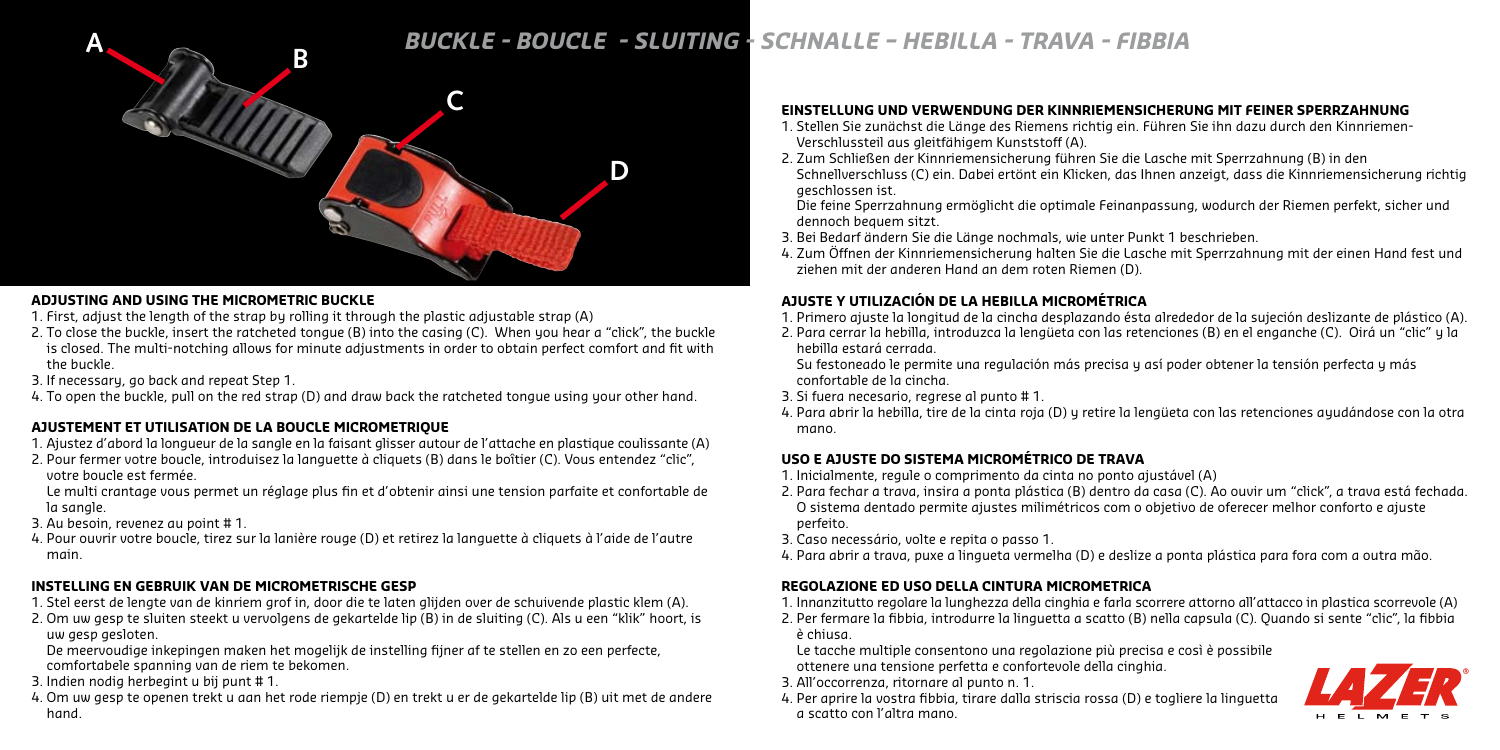### **HOW TO USE THE INTERNAL SUN VISOR\* ON YOUR HELMET (GL-LX)**

- **•** The command button for the internal sun visor is located on the left hand side of the helmet. Only use this button when you are stationary and always use your left hand.
- **•**  To lower the internal sun visor, push the command button forwards until it stops (A).
- **•**  To raise the internal sun visor, push the command button backwards until it stops (B).

*Attention :* never have the internal sun visor in the lowered position when driving at night or in poor visibility. Always remember to raise the internal sun visor in good time before entering a tunnel or on a dark or shady road.

### **HOW TO CHANGE THE INTERNAL SUN VISOR\* ON YOUR HELMET (GL-LX)**

- The chin strap and the main visor must be in the open position.
- **•** The internal sun visor must be in the lowered position (C).
- **•**  Grip the internal sun visor between 2 fingers and pull it gently towards the back until the 2 clips situated on the internal sun visor detach from the 2 lugs situated inside the mechanism (D).

#### *To replace the visor:*

- Hold the chin strap so that the main visor is in the open position
- The button must be in the backward position until it stops (E).
- Slide the visor back as far as it will go, until you hear a double click, indicating it is correctly in position on the lugs (F).
- Ensure the mechanism is working properly by moving the command button from the front to the back and from the back to the front.
- **•**  The internal visor is available in 2 versions : tinted 80% (original version), and amber high visibility.

\*The PANAME CL version does not have an internal sun visor.







#### **SPECIFICATIONS D'USAGE POUR VOTRE PANAME**

#### **COMMENT UTILISER L'ECRAN SOLAIRE INTERNE\* DE VOTRE CASQUE (GL-LX)**

- **•**  Le bouton de commande de l'écran solaire interne se trouve sur le côté gauche du casque. Nous vous recommandons d'utiliser ce bouton de commande uniquement à l'arrêt et de toujours le manipuler de la main gauche.
- **•**  Pour descendre l'écran solaire interne, poussez le bouton de commande vers l'avant jusqu'à la butée (A).
- **•**  Pour remonter l'écran solaire interne, poussez le bouton de commande vers l'arrière jusqu'à la butée (B).

*Attention,* ne jamais utiliser l'écran solaire interne en position basse en conditions de conduite nocturne ou par mauvaise visibilité. Pensez toujours à relever l'écran solaire interne suffisamment à l'avance lors du franchissement d'un tunnel ou d'un passage plus sombre ou ombragé.

### **COMMENT CHANGER L'ECRAN SOLAIRE INTERNE\* DE VOTRE CASQUE (GL-LX)**

- **•**  La mentonnière ainsi que l'écran principal doivent être en position ouverte.
- **•**  L'écran solaire interne doit être en position abaissée (C).
- **•**  Pincez l'écran solaire interne entre 2 doigts et tirez-le doucement vers le bas jusqu'à ce que les 2 clips situés sur l'écran solaire interne se détachent des 2 ergots situés à l'intérieur du mécanisme (D).

#### *Pour remettre l'écran :*

- **•**  Maintenez la mentonnière ainsi que l'écran principal en position ouverte .
- **•**  Le bouton doit être en position arrière et en butée (E).
- **•**  Faites glisser l'écran vers le fond de son espace de fonctionnement, jusqu'à entendre un double clic, confirmant la bonne fixation sur les ergots (F).
- **•**  Vérifiez le bon fonctionnement du mécanisme en manipulant le bouton de commande de l'avant vers l'arrière et de l'arrière vers l'avant.
- **•**  L'écran interne est disponible en accessoire en 2 versions: fumé 80 % (monté d'origine) et haute visibilité ambre.



 \*La version PANAME CL ne possède pas d'écran solaire interne.





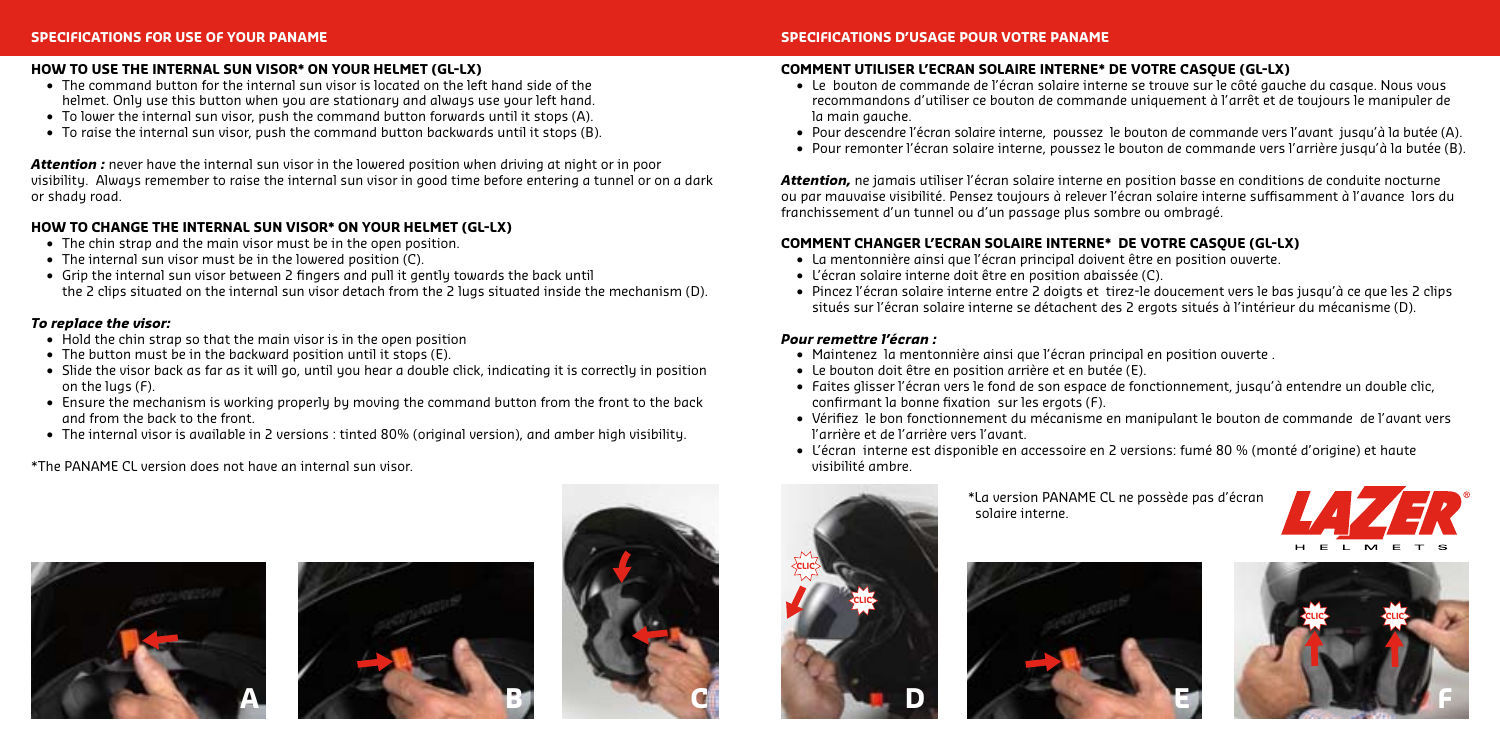#### **HET GEBRUIK VAN HET INTERNE\* ZONNESCHERM VAN UW HELM**

- • De bedieningsknop van het interne zonnescherm bevindt zich aan de linkerzijde van de helm. Wij raden aan deze knop alleen te gebruiken terwijl u stilstaat en hem alleen met de linkerhand te bedienen.
- • Om het interne zonnescherm neer te laten, de bedieningsknop vooruit duwen tot de aanslag (A).
- • Om het interne zonnescherm weer op te halen, de bedieningsknop achteruit duwen tot de aanslag (B).

*Let wel!* Het interne zonnescherm nooit in de lage stand plaatsen tijdens een nachtelijke rit of bij slechte zichtbaarheid. Denk er altijd aan het interne zonnescherm tijdig op te halen vooraleer u een tunnel of een donkere of schaduwrijke zone inrijdt.

#### **HET INTERNE\* ZONNESCHERM VAN UW HELM VERVANGEN**

- • De kinriem en het hoofdscherm moeten in de geopende stand staan .
- Het interne zonnescherm moet in de neergelaten stand staan (C).
- • Het interne zonnescherm met 2 vingers vastgrijpen en het omlaag trekken tot de 2 clips van het interne zonnescherm losklikken uit de 2 klauwen binnenin het mechanisme (D).

#### *Om het scherm terug te plaatsen :*

- De kinriem en het hoofdscherm in de geopende stand houden
- • De bedieningsknop moet zich in de geopende stand, tegen de aanslag bevinden (E).
- • Het scherm tot de uiterste stand van de bewegingsruimte verschuiven, tot u een dubbele klik hoort, waardoor de goede bevestiging aan de beide klauwen wordt bevestigd(F).
- • De goede werking van het mechanisme controleren door de bedieningsknop van voor naar achter en van achter naar voor te verschuiven.
- • Het interne scherm is als accessoire beschikbaar in 2 versies: rookkleurig 80 % (oorspronkelijk gemonteerd) en amberkleurig met hoge zichtbaarheid.

\* De versie PANAME CL heeft geen intern zonnescherm.







### **BENUTZUNGSHINWEISE FÜR IHREN PANAME**

#### **VERWENDUNG DES SONNENSCHUTZINNENVISIERS\* AN IHREM HELM**

- • Der Bedienknopf für das Sonnenschutzinnenvisier befindet sich auf der linken Seite des Helms. Dieser Bedienknopf sollte immer mit der linken Hand betätigt und unseren Empfehlungen zufolge niemals während der Fahrt werden.
- • Zum Absenken des Sonnenschutzinnenvisiers den Bedienknopf bis zum Anschlag nach vorne schieben (A).
- • Zum Anheben des Sonnenschutzinnenvisiers den Bedienknopf bis zum Anschlag nach hinten schieben (B).

*Vorsicht!* Niemals bei Nacht oder schlechten Sichtverhältnissen mit heruntergelassenem

Sonnenschutzinnenvisier fahren. Achten Sie immer darauf, das Sonnenschutzinnenvisier rechtzeitig vor der Einfahrt in einen Tunnel bzw. vor einer schattigeren oder dunkleren Teilstrecke anzuheben.

### **DAS AUSWECHSELN DES SONNENSCHUTZINNENVISIERS\* AN IHREM HELM**

- • Kinnschutz sowie Hauptvisier müssen geöffnet sein.
- • Das Sonnenschutzinnenvisier muss geschlossen (abgesenkt) sein (C)
- • Nehmen Sie das Sonnenschutzinnenvisier zwischen 2 Finger und ziehen Sie es vorsichtig herunter, bis die 2 Clips auf dem Sonnenschutzinnenvisier sich von den 2 Zapfen im Innern der Mechanik lösen (D).

#### *Das wieder Einsetzen des Visiers :*

- • Kinnschutz sowie Hauptvisier sind weiterhin geöffnet.
- • Der Knopf muss bis zum Anschlag auf Öffnen stehen (E)
- • Das Visier soweit wie möglich nach hinten schieben, bis ein Doppelklick zu hören ist, der anzeigt, dass es richtig eingerastet ist (F).
- • Vergewissern Sie sich, dass die Mechanik richtig funktioniert, indem Sie den Bedienknopf von vorne nach hinten und von hinten nach vorne schieben.
- • Das Innenvisier ist als Zubehör in 3 Ausführungen erhältlich: 80 % getönt (Originalausführung) und für beste Durchsicht bernsteinfarben.



 \*Die Ausführung PANAME CL enthält kein Sonnenschutzinnenvisier.





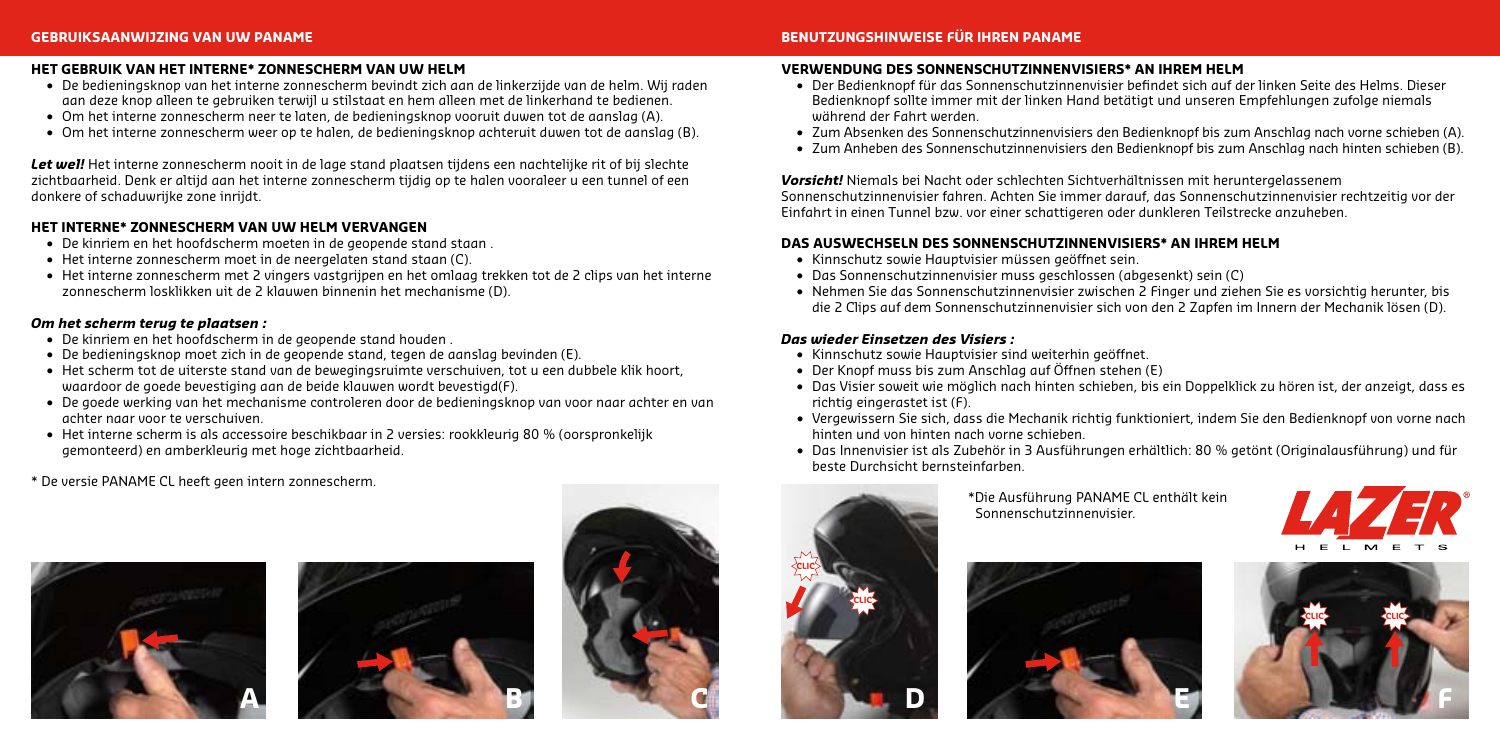#### **CÓMO UTILIZAR LA PANTALLA SOLAR INTERNA\* DE SU CASCO**

- • El botón de mando de la pantalla solar interna se encuentra en el lado izquierdo del casco. Le recomendamos utilizar este botón de mando únicamente estando parado y manipularlo siempre con la mano izquierda.
- • Para hacer descender la pantalla solar interna, pulsar el botón de mando hacia adelante y hasta el máximo (A).
- • Para hacer subir la pantalla solar interna, pulsar el botón de mando hacia atrás y hasta el máximo (B).

*Atención:* no utilice nunca la pantalla solar interna en la posición baja en condiciones de conducción nocturna o con mala visibilidad. Recuerde siempre levantar la pantalla solar interna con suficiente anticipación al pasar por un túnel o un pasaje más oscuro o sombrío.

#### **CÓMO CAMBIAR LA PANTALLA SOLAR INTERNA\* DE SU CASCO**

- • Tanto la mentonera como la pantalla principal deben estar en posición abierta.
- • La pantalla solar interna debe estar en posición bajada (C).
- • Sujetar la pantalla solar interna con dos dedos y tirar suavemente hacia abajo hasta que los dos clips situados sobre dicha pantalla solar se suelten de las dos guías situadas en el interior del mecanismo (D).

#### *Para volver a colocar la pantalla :*

- • Mantenga la mentonera, así como la pantalla principal en posición abierta.
- • El botón debe estar en posición abierta y en el tope (E).
- • Desplazar la pantalla hasta el fondo de su espacio de funcionamiento, hasta oír un doble clic que confirme que ha quedado bien fija sobre las guías (F).
- • Comprobar que el mecanismo funciona correctamente manipulando el botón de mando de delante hacia atrás y de detrás hacia delante.
- • La pantalla interna está disponible como accesorio en tres versiones: ahumada 80% (la montada originalmente) y ámbar de gran visibilidad.

\*La versión PANAME CL no incluye una pantalla solar interna.







### **ESPECIFICAÇÕES DE USO DO SEU PANAME**

#### **COMO UTILIZAR A LENTE SOLAR INTERNA DO SEU CAPACETE (GL-LX)**

- • O botão de comando da lente solar interna está localizado do lado esquerdo do seu capacete. Ao utilizar este botão, esteja parado e utilize sempre a mão esquerda.
- • Para abaixar a lente solar interna, empurre o botão para frente até o ponto (A).
- • Para subir a lente solar interna, empurre o botão para traz até o ponto (B).

*Atenção:* nunca utilize a lente solar interna abaixada ao dirigir a noite ou em condições de baixa visibilidade. Lembre-se sempre de levantar a lente solar interna em tempo bom antes de entrar em um túnel ou rodovia escura.

#### **COMO TROCAR A LENTE SOLAR INTERNA DO SEU CAPACETE (GL-LX)**

- • A cinta jugular e a lente principal devem estar na posição "aberta".
- • A lente solar interna deve estar no posição "abaixada" (C).
- • Seguro a lente solar interna com dois dedos e puxe gentilmente no sentido contrario dos 2 clips situados na lente solar interna, desplugando das 2 travas situadas no mecanismo (D).

#### *Para substituir a lente:*

- • Segure a cinta jugular para que a lente fique na posição "aberta".
- • O botão deve estar na posição inicial até sua parada (E).
- • Deslize a lente para trás até o final do curso, ao ouvir um duplo click, indicará que o mesmo está corretamente posicionado (F).
- • Tenha certeza de que o mecanismo está funcionando corretamente, movendo o botão de comando da frente para trás e de trás para frente.
- • A lente interna está disponível em duas versões: 80% de claridade (versão original), e lente transparente de longa visibilidade.







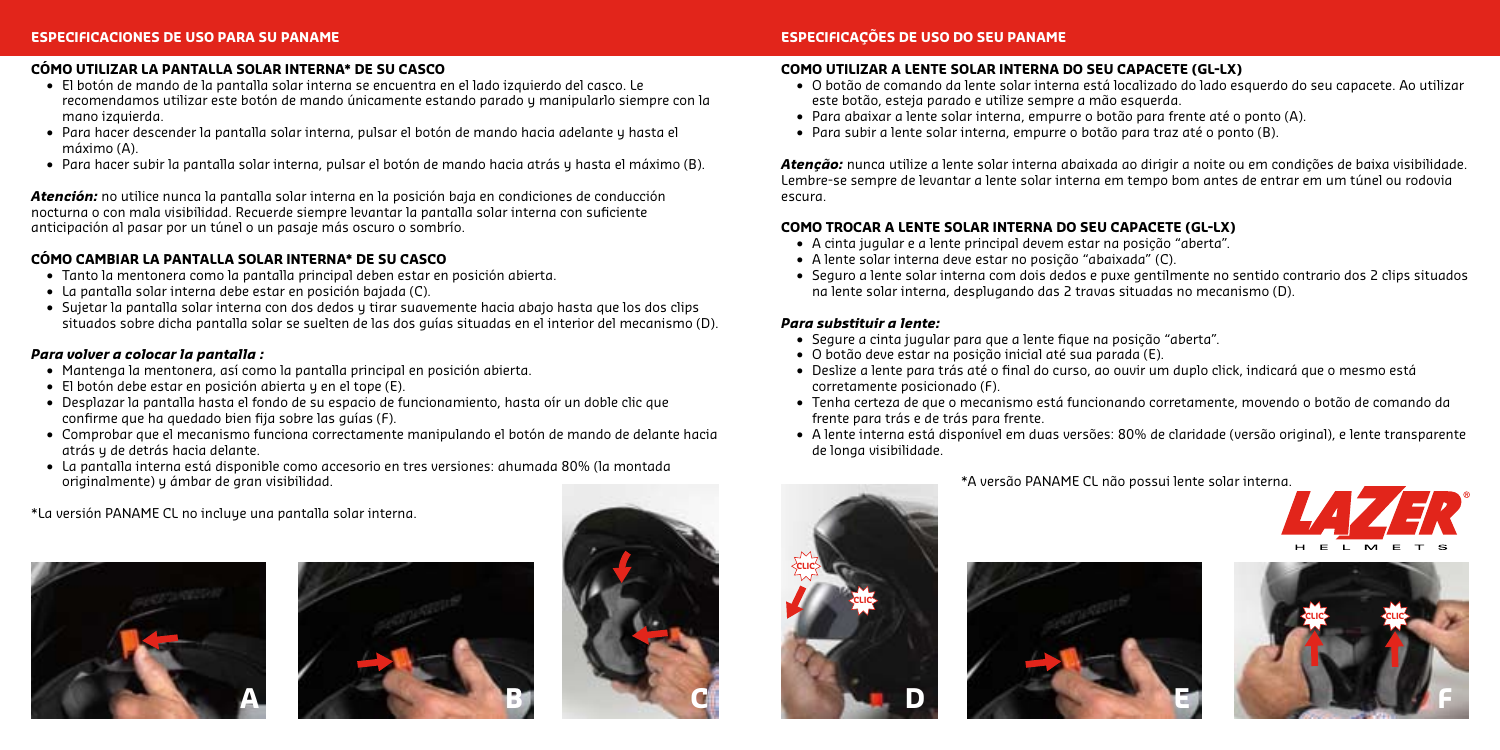#### **COME UTILIZZARE LA VISIERA SOLARE INTERNA\* DEL VOSTRO CASCO**

- • Il pulsante di comando della visiera solare interna si trova sul lato sinistro del casco. Vi consigliamo di utilizzare questo pulsante di comando soltanto da fermi e di usare sempre la mano sinistra.
- • Per abbassare la visiera solare interna, spingere il pulsante di comando in avanti fino al suo arresto (A).
- • Per rialzare la visiera solare interna , spingere il pulsante di comando all'indietro fino al suo arresto (B).

*Attenzione,* non usare mai la visiera solare interna in posizione abbassata in caso di guida notturna o in condizioni di scarsa visibilità. Ricordate sempre di rimuovere la visiera solare interna con sufficiente anticipo in caso di attraversamento di una galleria e di un passaggio in zone più buie o ombreggiate.

#### **COME SOSTITUIRE LA VISIERA SOLARE INTERNA \* DEL VOSTRO CASCO**

- • La mentoniera e la visiera principale devono essere in posizione aperta
- • La visiera solare interna deve essere in posizione abbassata (C).
- • Afferrare la visiera solare interna tra due dita e tirarla delicatamente verso il basso fino a quando i 2 bottoni di fissaggio situati sulla visiera solare interna si staccano dai 2 perni situati all'interno del mecanismo (D).

#### *Per riposizionare la visiera:*

- • Sistemate la mentoniera e e la visiera principale in posizione aperta.
- • Il pulsante deve trovarsi in posizione aperta e di arresto (E).
- • Fare scivolare e la visiera verso il fondo del suo alloggiamento, fino a sentire un doppio clic che ne conferma il corretto fissaggio sui perni (F).
- • Verificare il corretto funzionamento del meccanismo muovendo il pulsante di comando all'indietro e poi in avanti.
- • La visiera interna è un accessorio disponibile in 3 versioni: oscurato 80% (dotazione originale), e color ambra ad alta visibilità.

\*La versione PANAME CL non è dotata di visiera solare interna.











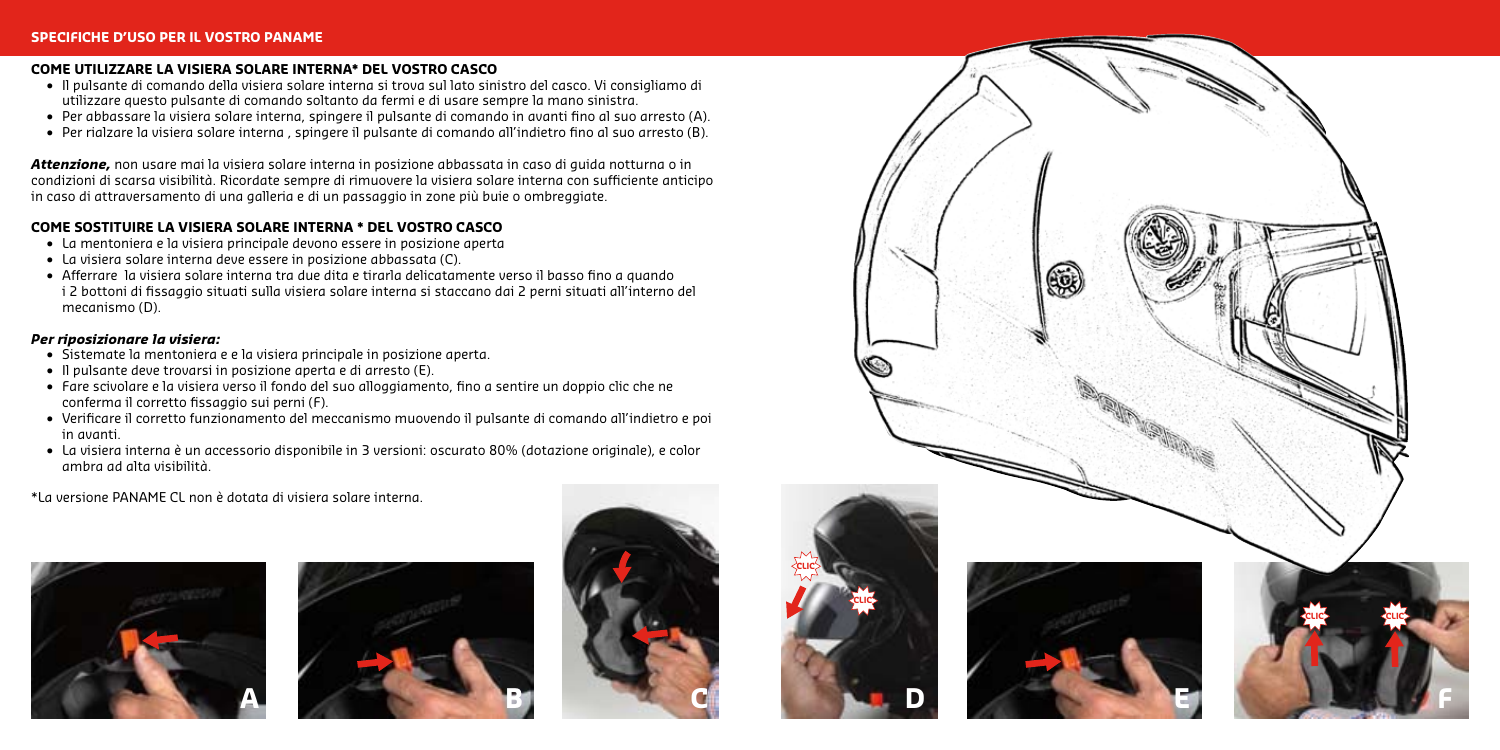



#### **HOW TO CHANGE THE MAIN VISOR ON YOUR HELMET**

- **•**  First of all, the main visor must be in the open position.
- **•**  Loosen the "butterfly" screws and unscrew them, turning the screws anticlockwise a quarter turn (G-H).
- **•**  Next, separate the visor and its screw in order that the latter is removed from its threaded insert and that of both sides. *PLEASE NOTE,* the screws are not attached to the visor, so take care not lose them (I).

#### *To replace the visor :*

- **•**  Hold the visor in the closed position.
- Place the visor correctly over the visor holders.
- **•**  Fit the screws into their threaded inserts and turn the screws clockwise a quarter turn (J).
- The screw is correctly locked as shown on the picture (K).
- **•**  Fold down the 2 wings of the 2 butterfly screws
- **•** Check that the whole mechanism works properly. **PLEASE NOTE**: it is normal for the screws to rotate slightly with the movement of the visor.







#### **HET HOOSCHERM VAN UW HELM VERVANGEN**

- **•**  Eerst en vooral moet het hoofdscherm geopend worden .
- **•**  De vleugelschroeven openen en ze ontgrendelen door de schroeven 1/4 draai te verdraaien in tegenwijzerzin (G-H).
- **•**  Door deze schroeven uit te nemen kunt u het scherm verwijderen. *LET WEL :* de schroeven zijn een apart onderen en maken geen deel uit van het scherm, verlies ze dus niet (I).

### *Het scherm weer bevestigen :*

- **•**  Het scherm gesloten houden.
- **•** Het scherm correct in de bevestigingen plaatsen
- **•**  De schroeven in de schroefgaten steken door de schroeven 1/4 draai te verdraaien in wijzerzin (J).
- **•**  De schroef is correct vergrendeld zoals aangeduid op de foto (K).
- **•**  Klap de 2 vleugels van de beide vleugelmoeren neer.
- **•**  Controleren of alles goed werkt. *LET WEL :* het is normaal dat de schroeven wat meebewegen en iets de bewegingen van het scherm volgen.

### **COMMENT CHANGER L'ECRAN PRINCIPAL DE VOTRE CASQUE**

- **•**  Avant tout, l'écran principal doit être en position ouverte.
- **•**  Ouvrez les vis "papillon" et déverrouillez-les, en tournant les vis d'1/4 de tour dans le sens anti-horlogique (G-H).
- **•**  Ecartez ensuite l'écran et sa vis de façon à dégager celle-ci de son logement et ce des deux côtés. *ATTENTION :* les vis ne sont pas solidaires de l'écran, veuillez donc à ne pas les perdre (I).

### *Pour remettre l'écran :*

- **•**  Maintenez l'écran en position fermée.
- **•**  Positionnez l'écran correctement au niveau des crémaillères.
- **•**  Emboîtez les vis dans leurs logements et verrouillez-les, en tournant les vis d'1/4 de tour dans le sens horlogique (J).
- **•**  La vis est correctement verrouillée telle que présentée sur la photo (K).
- **•**  Rabattez vers le bas les ailettes des 2 vis papillon
- **•**  Vérifiez le bon fonctionnement de l'ensemble.

*ATTENTION :* il est normal que les vis tournent légèrement en suivant les mouvements de l'écran.

### **DAS AUSWECHSELN DES HAUPTVISIERS AN IHREM HELM**

- **•**  Achten Sie darauf, dass das Hauptvisier geöffnet ist.
- **•**  Lösen Sie die Flügelschrauben, indem Sie sie um eine Viertelumdrehung gegen den Uhrzeigersinn drehen (G-H).
- **•**  Daraufhin das Visier und seine Schrauben herausnehmen, indem letztere aus ihrem, auf beiden Seiten befindlichen Lager herausgezogen werden. *ACHTUNG*: die Schrauben haften nicht am Visier. Achten Sie bitte deshalb darauf, diese Schrauben nicht zu verlieren (I).

#### *Um das Visier wieder anzubringen :*

- **•**  Das Visier in geschlossener Stellung halten.
- **•**  Das Visier richtig auf der Höhe der Visiermechanik positionieren.
- **•**  Führen Sie die Schrauben in die vorgesehenen Gewinde ein und fixieren Sie sie, indem Sie sie um eine Viertelumdrehung im Uhrzeigersinn anziehen (J).
- **•**  Die Schraube ist richtig angezogen so wie auf Foto (K) dargestellt.
- **•**  Drehen Sie die beiden Flügel der 2 Flügelschrauben nach unten
- **•**  Die einwandfreie Funktionstüchtigkeit der gebildeten Einheit überprüfen. *ACHTUNG:* es ist normal, dass die Schrauben bei Bewegungen des Visiers leicht mitdrehen.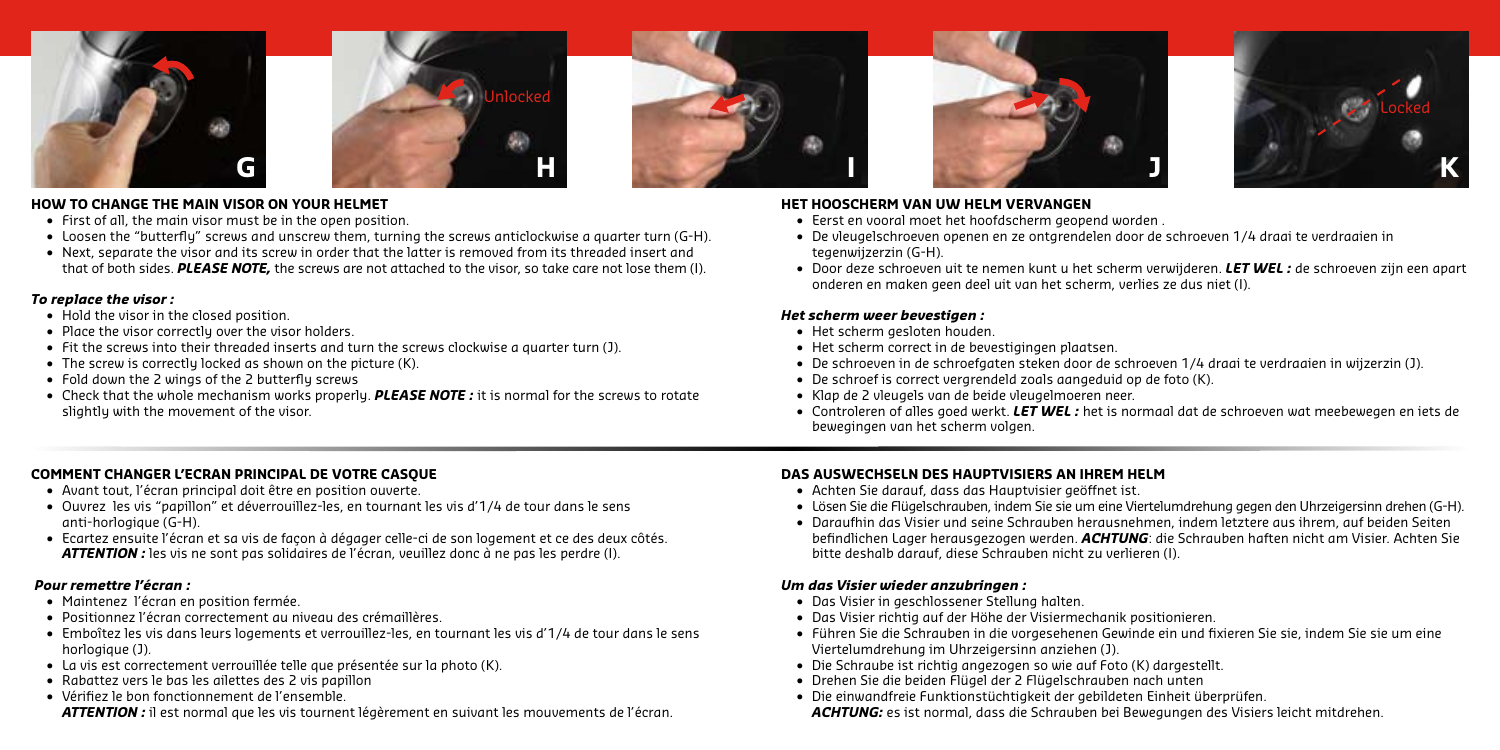



#### **CÓMO CAMBIAR LA PANTALLA PRINCIPAL DE SU CASCO**

- **•**  La pantalla principal deberá estar colocada en posición abierta.
- **•**  Abrir los tornillos de "mariposa" y desbloquearlos girando los tornillos 1/4 de vuelta en el sentido antihorario (G-H).
- **•**  Desjues separe el tornillo de la pantalla de forma que se pueda sacar éste por los dos lados. *Ojo !* Los tornillos no están pegados a la pantalla, intente no perderlos. (I).

#### *Para volver a colocar la pantalla :*

- **•**  Mantenga la pantalla cerrada.
- **•**  Coloque la pantalla correctamente al nivel de los mecanismos.
- **•**  Encaje los tornillos en su sitio y atorníllelos, girando los tornillos 1/4 de vuelta en el sentido horario (J).
- **•**  El tornillo está cerrado correctamente cuando se presenta como demostrado en la foto (K).
- **•**  Desplazar hacia abajo las 2 aletas de ambos tornillos de mariposa.
- **•**  Verificar el buen funcionamiento del conjunto. *Ojo !* Es normal que los tornillos giren un poco al mover la pantalla.

### **COMO TROCAR A LENTE PRINCIPAL DO SEU CAPACETE**

- **•**  Inicialmente, a lente principal deve estar na posição "aberta".
- **•**  Afroxe o parafuso "butterfly" e remova os mesmos, girando os parafusos no sentido anti-horário em um quarto de volta. (G-H).
- **•**  Em seguida, separe a lente dos parafusos para que posteriormente a mesma seja retirada de seu encaixes laterais.
- *ATENÇÃO,* os parafusos não são fixados a lente, portanto tome cuidado para não perdê-los.

### *Substituindo a lente:*

- **•**  Coloque a lente na posição "fechada".
- **•**  Posicione a lente corretamente sobre os seus suportes.
- **•**  Ajuste os parafusos dentro de suas posições e gire os mesmo no sentido horário, em um quarto de volta. (J).
- **•**  Os parafusos devem estar corretamente travados conforme a figura (K).
- **•**  Abaixe as duas aletas dos dois parafusos "butterfly".
- **•**  Verifique se o mecanismo está funcionando corretamente.

*ATENÇÃO:* é normal que os parafusos se movam levemente com o movimento da lente.







### **COME SOSTITUIRE LA VISIERA PRINCIPALE DEL SUO CASCO**

- **•**  Innanzitutto, la visiera principale deve essere in posizione aperta.
- **•**  Aprire le viti a "farfalla" e sbloccarle, svitandole di 1/4 di giro in senso anti-orario (G-H).
- **•**  Rimuovere poi la vite dalla visiera liberandola dalla sua sede, procedendo dai due lati. *ATTENZIONE:* le viti non sono fissate alla visiera, attenzione a non perderle. (I)

### *Per rimontare la visiera :*

- **•**  Tenere la visiera in posizione chiusa.
- **•**  Posizionare la visiera correttamente a livello delle cremagliere.
- **•**  Inserire le viti nelle loro sedi e bloccare, avvitandole di 1/4 di giro in senso orario (J).
- **•**  La vite è chiusa correttamente quando si presenta come nella foto (K).
- **•**  Abbassare le due alette delle due viti a farfalla.
- **•**  Verificare il corretto funzionamento dell'insieme. *ATTENZIONE:* è normale che le viti ruotino leggermente seguendo il movimento della visiera.

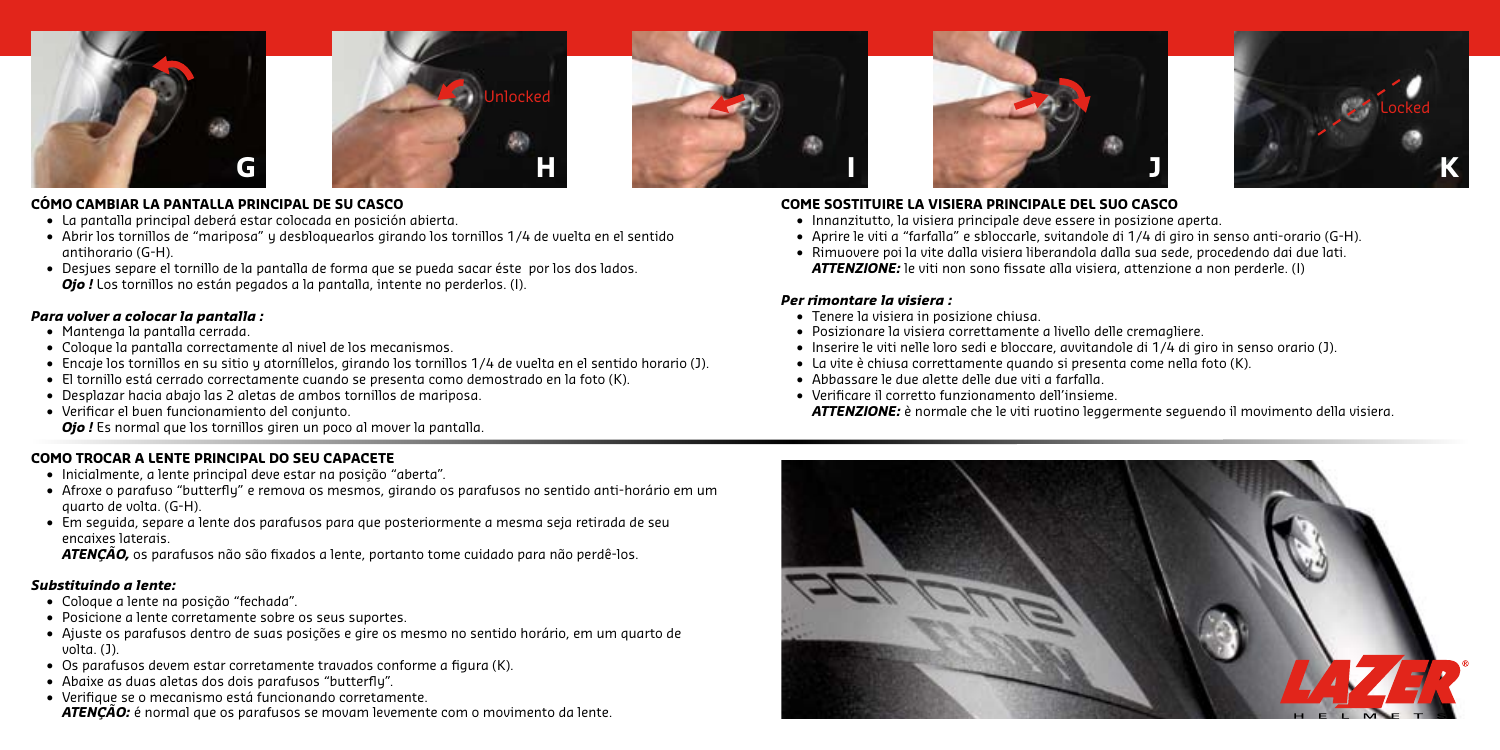#### **HOW TO REPLACE THE VISOR HOLDERS**

- **•** Remove the visor from the helmet. (See instructions given above).
- **•** Insert a screwdriver into hole in the centre of the visor holder as shown in the diagram in order to lift it out of its housing (L).
- Next, remove the visor holder, which is held in place by two pins, completely (M).
- **•**  Fit the new visor holder taking care to put each one in the appropriate side and ensuring that the pins are clipped securely into place (N).
- Replace the visor (see instructions given above).

#### **HOW TO REMOVE AND RE-INSTALL CHEEK PADS**

 **•**  Detach the two buttons to remove the both cheek pads (O).

### **HOW TO REMOVE AND RE-INSTALL TOP PAD (GL & LX)**

- It is recommended to remove the cheek pads (see above procedure).
- **•**  The pad is maintained in position by the strip inserted in the 3 prongs
- **•**  Lightly pull on the left or right end of the front part, towards the interior with regard to the edge of the helmet. In doing so you are detaching the strip from its front fitting (P).
- Next, pull lightly on the left or right angle of the rear part, towards the interior. You are now detaching the rear strip (Q).
- Remove the entire pad from the helmet.

### *To re-install the pad :*

- Then fix the side and back strips between the edge of the shell and polystyrene.
- Insert the front strip making sure that it is set properly between the 3 fixing prongs (P).
- **•**  The pad sets itself easily.
- **•**  Re-install cheek pads.

# **HOW TO REMOVE THE CHIN CURTAIN OF YOUR HELMET**

- Place your helmet reversed.
- **•**  Draw the chin curtain by rigid support, horizontally, towards the interior of the helmet (R).

# **HOW TO REPLACE THE CHIN CURTAIN OF YOUR HELMET**

- Place your helmet reversed.
- Introduce the rigid support of the chin curtain between the chin pad and the chin it self (S).
- Strongly push it with the fingers towards the front of the helmet and ear the "clac" (S).
- **•**  The chin curtain is well placed when centred (T).

### **COMMENT REMPLACER LES CREMAILLERES**

- **•**  Enlevez l'écran du casque (voir instructions ci-dessus).
- **•**  Insérez un tournevis dans le trou central de la crémaillère comme indiqué sur le dessin, afin de soulever la crémaillère de son logement (L).
- **•**  Retirez ensuite complètement la crémaillère qui est maintenue par deux ergots (M).
- **•**  Replacez la nouvelle crémaillère en veillant à respecter le bon côté et en veillant à ce que les ergots soient bien clipsés (N).
- **•**  Remontez l'écran (voir instructions ci-dessus).

### **COMMENT ENLEVER ET REMETTRE LES COUSSINETS DE JOUES**

 **•**  Détachez les deux boutons pour enlever les coussinets de joue (O).

# **COMMENT ENLEVER ET REMETTRE LA COIFFE INTERIEURE**

- **•**  Premièrement il vous est conseillé d'enlever les coussinets de joues. (Voir procédure précédente).
- **•**  La coiffe est maintenue en place au front grâce au maintien de la languette par 3 ergots.
- **•**  Tirez doucement sur le coin gauche ou droit de la partie avant, vers l'intérieur par rapport à la bordure du casque. Vous détacherez ainsi la languette de fixation avant (P).
- **•**  Ensuite, tirer doucement sur le coin gauche ou droit de la partie arrière, vers l'intérieur par rapport à la bordure du casque. Vous détacherez ainsi les deux boutons de fixation arrière (Q).
- **•**  Retirez l'ensemble de la garniture.

### *Pour remettre la coiffe :*

- **•**  Fixez alors les languettes latérales et arrière entre la bordure du casque et le polystyrène.
- **•**  Introduisez ensuite la languette avant en veillant à l'insérer correctement entre les 3 ergots de fixation (P).
- **•**  La coiffe se met en place toute seule.
- **•**  Remettez les coussinets de joues en place.

### **COMMENT ENLEVER LA BAVETTE DE VOTRE CASQUE**

- **•**  Disposez votre casque renversé.
- **•**  Tirez fortement la bavette par son support rigide, horizontalement, vers l'intérieur du casque (R).

### **COMMENT REMETTRE LA BAVETTE DE VOTRE CASQUE**

- **•**  Disposez votre casque renversé.
- **•**  Introduisez le support rigide de la bavette entre la mentonnière et la contre-mentonnière (S).
- **•**  Poussez fortement avec les doigts vers l'avant du casque jusqu'à entendre le clac (S).
- **•**  La bavette est bien placée lorsqu'elle est centrée (T).

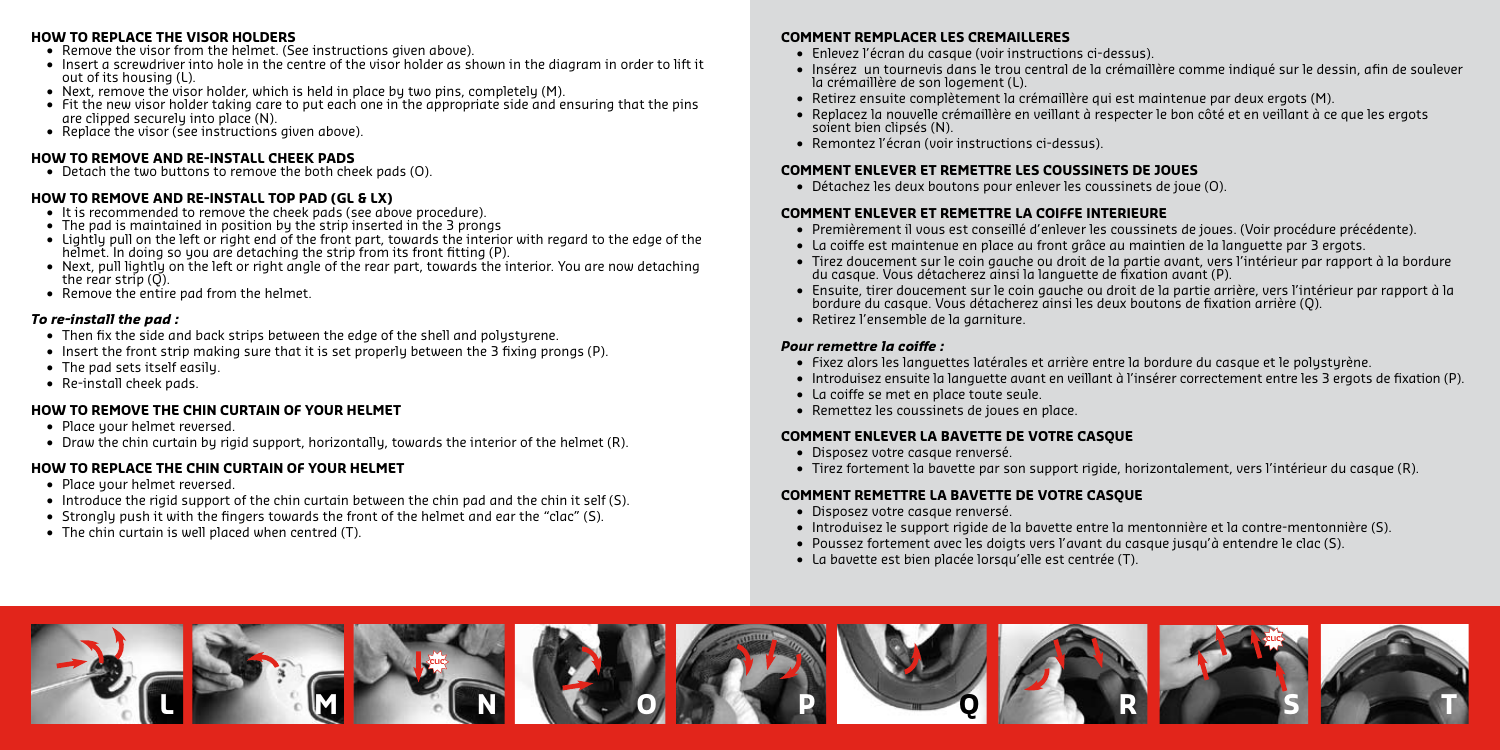#### **DE BEVESTIGINGEN VERVANGEN**

- **•**  Het scherm van de helm afnemen (zie bovenstaande richtlijnen).
- **•**  Een schroevendraaier in het middelste gat van de bevestiging steken zoals op de tekening aangegeven, om de bevestiging te demonteren (L).
- **•**  De bevestiging, die door twee pennetjes wordt vastgehouden, vervolgens volledig uitnemen (M).
- **•**  De nieuwe bevestiging aan de juiste zijde aanbrengen en erop letten dat de pennetjes goed vastklikken (N).
- **•**  Het scherm weer bevestigen (zie bovenstaande richtlijnen).

### **DE WANGSTUKKEN UITNEMEN EN WEER AANBRENGEN**

 **•**  Maak de 2 knoppen los om de wangkussens weg te nemen (O).

### **DE BINNENVOERING UITNEMEN EN WEER AANBRENGEN (GL & LX)**

- **•**  Het verdient aanbeveling om eerst de wangstukken af te nemen. Zie de bovenstaande werkwijze.
- **•**  De binnenvoering is vooraan bevestigd met het lipje en 3 pennetjes.
- **•**  Trek de linker- of rechterhoek van het voorste deel zachtjes naar binnen ten opzichte van de rand van de helm. Zo maakt u het voorste bevestigingslipje los (P).
- **•**  Trek vervolgens de linker- of rechterhoek van het achterste deel zachtjes naar binnen ten opzichte van de rand van de helm. Zo maakt u het achterste bevestigingslipje los (Q).
- **•**  Neem de gehele voering uit.

### *De binnenvoering weer aanbrengen :*

- **•**  Breng de lipjes, die je op de zijkanten en achterkant kan terugvinden, aan tussen de boord van de helm en de polystyreenlaag.
- **•**  Maak vervolgens het voorste lipje vast en zorg ervoor dat de 3 bevestigingspennetjes goed op hun plaats zitten (P).
- **•**  De binnenvoering gaat dan vanzelf op de juiste plaats zitten.
- **•**  Breng de wangstukken weer aan.

### **HOE DE KINBESCHERMING VERVANGEN**

- **•**  Plaats uw helm omgedraaid voor u (met de holte naar boven).
- **•**  Trek horizontaal aan het harde stuk van de kinflap in de richting van de binnenzijde van de helm (R).

### **HOE DE KINBESCHERMING TERUG PLAATSEN**

- **•**  Plaats uw helm omgedraaid voor u (met de holte naar boven).
- **•**  Breng het harde deel van de kinflap aan tussen de 2 kindelen van de helm (S).
- **•**  Druk deze stevig aan met de vingers in de richting van de voorzijde van de helm tot wanneer je een klik hoort (S).
- **•**  De kinbescherming is goed aangebracht wanneer deze goed gecentreerd zit (T).

# **DAS AUSWECHSELN DER VISIERMECHANIK**

- **•**  Das Visier vom Helm entfernen (siehe Anleitung oben).
- **•**  Einen Schraubenzieher in die zentrale Öffnung der Mechanik gemäß den Angaben auf der Abbildung einführen, um die Visiermechanik aus ihrer Halterung zu heben (L).
- **•**  Daraufhin die durch zwei Haken gehaltene Visiermechanik vollständig aus ihrer Halterung herausnehmen (M).
- **•**  Die neue Visiermechanik einsetzen und dabei darauf achten, die Seiten nicht zu verwechseln und ebenfalls darauf achten, dass die Haken richtig einrasten (N).
- **•**  Das Visier wieder anbringen (siehe Anleitung oben).

### **ENTFERNEN UND WIEDEREINSETZEN DER WANGENPOLSTER (GL & LX)**

 **•**  Lösen Sie die beiden Knöpfe um die Wangenpolster herauszunehmen (O).

### **ENTFERNEN UND WIEDEREINSETZEN DES RUNDUMPOLSTERS (GL & LX)**

- **•**  Zuerst wird angeraten, die Wangenpolster zu entfernen. Siehe vorausgehenden Vorgang.
- **•**  Das Rundumpolster ist stirnseitig dank der durch 3 Druckknöpfe gehaltenen Lasche befestigt.
- **•**  Behutsam an der linken oder rechten Seite des Vorderteils, in entgegengesetzter Richtung zum Helmrand, nach innen ziehen. Auf diese Weise lösen Sie die vordere Befestigungslasche (P).
- **•**  Daraufhin behutsam an der linken oder rechten Seite des hinteren Teils, in entgegengesetzter Richtung zum Helmrand, nach innen ziehen. Auf diese Weise lösen Sie die hintere Befestigungslasche (Q).
- **•**  Die komplette Innenausstattung entfernen.

### *Wiedereinsetzen des Rundumpolsters:*

- **•**  Befestigen Sie dann die seitlichen und hinteren Laschen zwischen dem Helmrand und dem Styropor.
- **•**  Daraufhin die vordere Lasche einfügen und dabei darauf achten, sie zwischen den 3 Druckknöpfen richtig anzubringen (P).
- **•**  Das Rundumpolster nimmt von selbst die richtige Stellung ein.
- **•**  Die Wangenpolster wieder einsetzen.

# **ENTFERNEN DES KINNWINDABWEISERS**

- **•**  Drehen Sie Ihren Helm auf den Kopf.
- **•**  Ziehen Sie den Kinnwindabweiser anhand der Halterung waagerecht nach innen (R).

### **WIEDEREINSETZEN DES KINNWINDABWEISERS**

- **•**  Drehen Sie Ihren Helm auf den Kopf.
- **•**  Führen Sie die Halterung des Kinnwindabweisers zwischen die beiden Kinnteile (S).
- **•** Drücken Sie feste mit den Fingern in Richtung Vorderseite des Helmes, bis Sie ein "Klicken" hören (S).
- **•**  Der Kinnwindabweiser ist richtig befestigt wenn er zentriert ist (T).

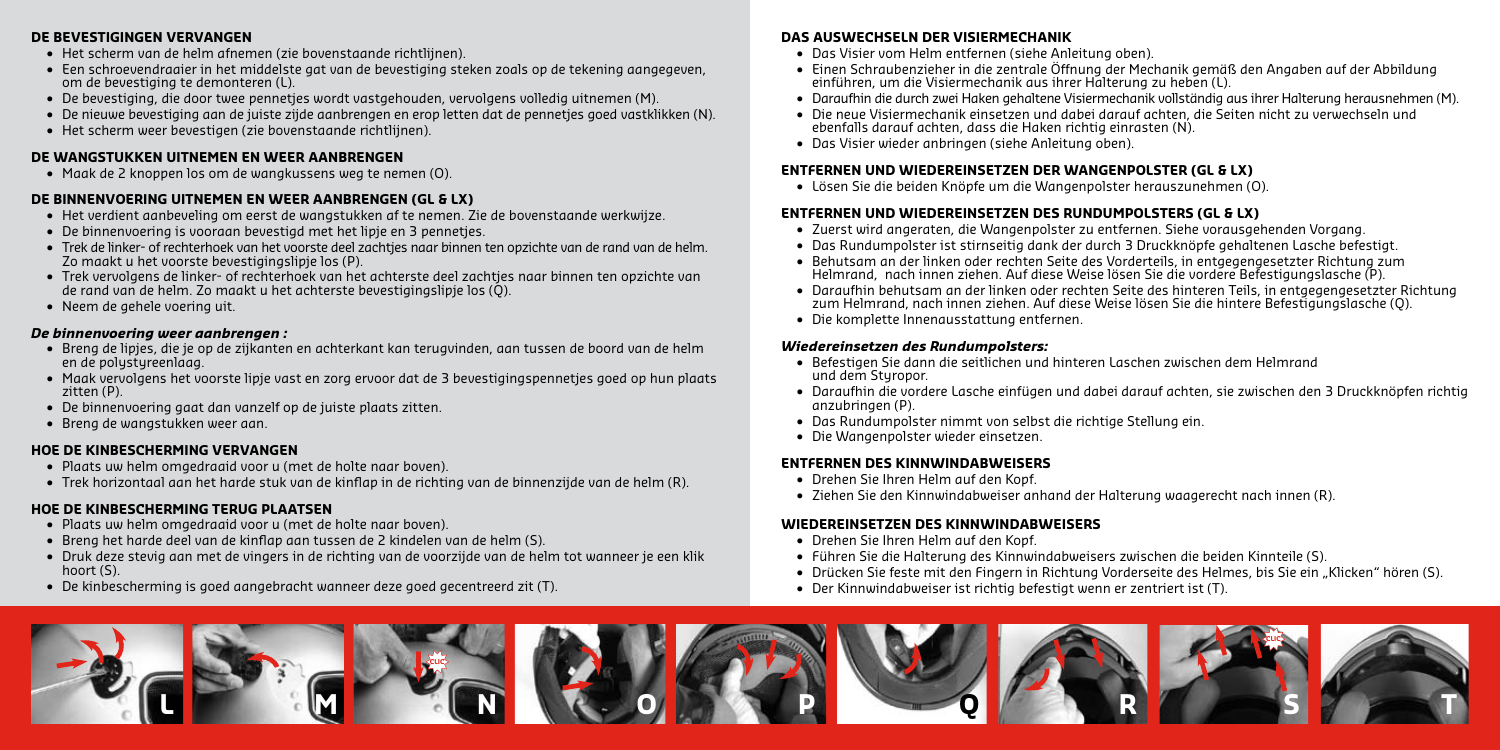### **CÓMO SUSTITUIR LAS CREMALLERAS**

- **•**  Quite la pantalla del casco (ver instrucciones a continuación).
- **•**  Inserte un tornillo en el agujero central del mecanismo como se indica en el dibujo, con el fin de alzar el mecanismo de su sitio (L)
- **•**  A continuación retire completamente el mecanismo sostenido por dos espolones (M).
- **•**  Desplace el nuevo mecanismo correctamente y procurando que los espolones estén bien sujetos (N).
- **•**  Volver a montar la pantalla (ver instrucciones a continuación).

# **CÓMO QUITAR Y VOLVER A PONER LOS LATERALES**

 **•**  Soltar los dos botones para quitar los cojines en la mejilla (O).

### **CÓMO QUITAR Y VOLVER A PONER EL INTERIOR DE CABEZA (GL & LX)**

- **•**  Se aconseja primero quitar los laterales. Ver el procedimiento precedente.
- **•**  El interior de cabeza está mantenido gracias al mantenido de la banda por 3 espolones.
- **•**  Tirar ligeramente sobre el lado izquierdo o derecho de la parte anterior hacia el interior con relación a la bordura del casco.Usted separará así la banda de fijación delantera (P).
- **•**  Luego, tirar ligeramente sobre la esquina derecha o izquierda de la parte trasera hacia el interior con relación a la bordura del casco.Usted separará así la banda de fijación trasera (Q).
- **•**  Quitar toda la guarnición.

### *Para volver a poner el interior de cabeza*

- Colocar entonces las tiras laterales y posteriores entre el borde del casco y el poliestireno.
- **•**  Introducir la banda delantera teniendo cuidado a incorporarla correctamente entre los 3 espolones de fijación (P).
- **•**  El interior de cabeza se coloca a solas, por semisma.
- **•**  Volver a poner los laterales en su sitio.

# **CÓMO RETIRAR EL BABERO DE SU CASCO (GL& LX)**

- **•**  Disponer su casco echado abajo
- **•**  Arrancar mucho el babero en su apoyo rígido, horizontalmente, hacia el interior del casco (R).

# **CÓMO VOLVER A PONER EL BABERO DE SU CASCO**

- **•**  Colocar su casco echado abajo.
- **•**  Introducir el apoyo rígido del babero entre la mentonera y la contra-mentonera (S).
- **•**  Empujar con los dedos hacia la parte frontal del casco hasta oír un clic (S).
- **•**  El babero, se considera bien colocado cuando está centrado (T).

# **COMO SUBSTITUIR O SUPORTE DE LENTE**

- **•**  Remova a lente do capacete. (veja instruções acima)
- **•**  Insira a chave de fenda no local adequado, no centro do suporte da lente, como demonstrado na figura, para que o sistema seja removido de seu local (L).
- **•**  Em seguida, remova completamente o suporte da lente, que é segurado por dois pinos de encaixe.
- **•**  Encaixe o novo suporte de lente garantindo que cada um esteja devidamente colocados em seu lado correto e que os pinos estejam travados em seus locais.
- **•**  Substitua a lente (veja instruções acima).

### **COMO REMOVER E RE-INSTALAR O FORRO DO QUEIXO**

 **•**  Destrave os dois botões de encaixe e remova os forros do queixo (O).

### **COMO REMOVER E RE-INSTALAR O FORRO SUPERIOR (GL & LX)**

- **•**  Recomendamos remover também o forro do queixo (veja procedimento acima).
- **•**  O forro é fixado em sua posição por cintas inseridas nos 3 dentes.
- **•**  Puxe levemente na ponta final direita ou esquerda da parte frontal, no sentido do interior do capacete. Ao fazer isso você estará desatando as cintas do forro de seus suportes (P).
- **•**  Em seguida, puxe levemente a parte direita ou esquerda traseira, no sentido interior do capacete. Ao fazer isso vocês estará desatando a parte traseira do forro (Q).
- **•**  Remove completamente o forro do capacete.

### *Para re-instalar o forro:*

- **•**  Fixe a lateral e cinta traseira entre o fundo do casco e o polyester.
- **•**  Insira a cinta frontal garantindo que esteja posicionada corretamente entre o 3 pontos de fixação (P).
- **•**  O forro de auto ajustará facilmente.
- **•**  Re-instale os forros do queixo.

# **COMO REMOVER A CORTINA DO QUEIXO DE SEU CAPACETE**

- **•**  Posicione seu capacete de ponta cabeça.
- **•**  Retire a cortina do queixo do suporte rígido, horizontalmente, no sentido do interior do capacete (R).

# **COMO SUBSTITUIR A CORTINA DO QUEIXO DE SEU CAPACETE**

- **•**  Posicione o seu capacete de ponta cabeça.
- **•**  Introduza o suporte fixo da cortina do queixo entre o forro do queixo e o queixo (S).
- **•**  Empurre firmemente com os dedos em direção a frente do capacete, até ouvir um "clac" (S).
- **•**  A cortina do queixo está corretamente colocada quando centralizada (T).

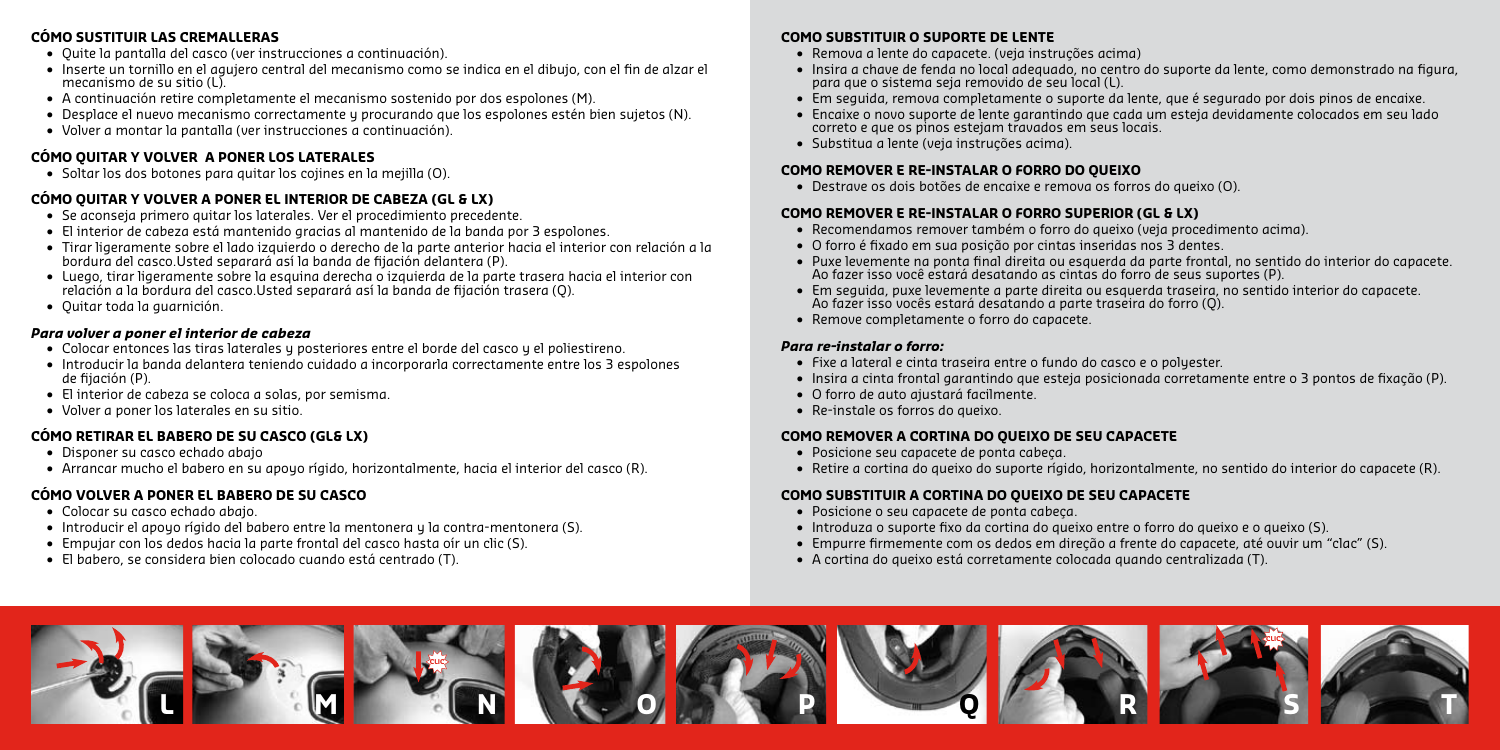#### **COME SOSTITUIRE LE CREMAGLIERE**

- **•**  Rimuovere la visiera del casco (vedi istruzioni sopra descritte)
- **•**  Inserire un cacciavite nel foro centrale della cremagliera, come indicato nella figura, per sollevare la cremagliera dalla sua sede (L).
- **•**  Poi rimuovere completamente la cremagliera, che è tenuta da due perni (M).
- **•**  Posizionare la nuova cremagliera, accertandosi di posizionarla sul lato giusto e badando che i perni siano ben agganciati (N).
- **•**  Rimontare lo schermo (vedi istruzioni sopra).

#### **COME TOGLIERE E RIMETTERE I GUANCIALI**

 **•**  Staccare i due bottoni per togliere i guanciali (O).

#### **COME TOGLIERE E RIMETTERE LA CUFFIA ESTRAIBILE (GL & LX)**

- **•**  Innanzitutto si consiglia di togliere i guanciali. Vedi istruzioni sopra descritte.
- **•**  La cuffia è mantenuta in posizione sulla parte anteriore grazie alla linguetta tenuta da 3 perni.
- **•**  Tirare leggermente sull'angolo sinistro o destro della parte anteriore, verso l'interno rispetto al bordo del casco. Si potrà quindi staccare la linguetta di fissaggio anteriore (P).
- **•**  Tirare leggermente sull'angolo sinistro o destro della parte posteriore, verso l'interno rispetto al bordo del casco. Si potrà quindi staccare la linguetta di fissaggio posteriore (Q).
- **•**  Estrarre la cuffia.

#### *Per rimettere la cuffia:*

- **•**  Fissare allora le strisce laterali e posteriori tra il bordo del casco ed il polistirene.
- **•**  Inserire quindi la linguetta anteriore, stando attento ad introdurla correttamente fra i 3 perni di fissaggio (P).
- **•**  La cuffia si mette in posizione da sola.
- **•**  Rimettere a posto i guanciali.

### **COME TOGLIERE IL SOTTOGOLA DEL VOSTRO CASCO (GL & LX)**

- **•**  Disporre il vostro casco al rovescio.
- **•**  Tirare fortemente il paramento su appoggio rigido, orizzontalmente, verso l'interno del casco (R).

### **COME RIMETTERE IL SOTTOGOLA DEL VOSTRO CASCO**

 **•**  Disporre il vostro casco al rovescio.

**L**

 **•**  Introdurre l'appoggio rigido del paramento tra la mentoniera e la contro-mentoniera (S).

**M**

 **•**  Spingere fortemente con le dita verso la parte anteriore del casco finché si ascoltere il clic del paramento (S).

**CLIC**

**N**

**O**

 **•**  La posizione corretta é quando è centrato (T).